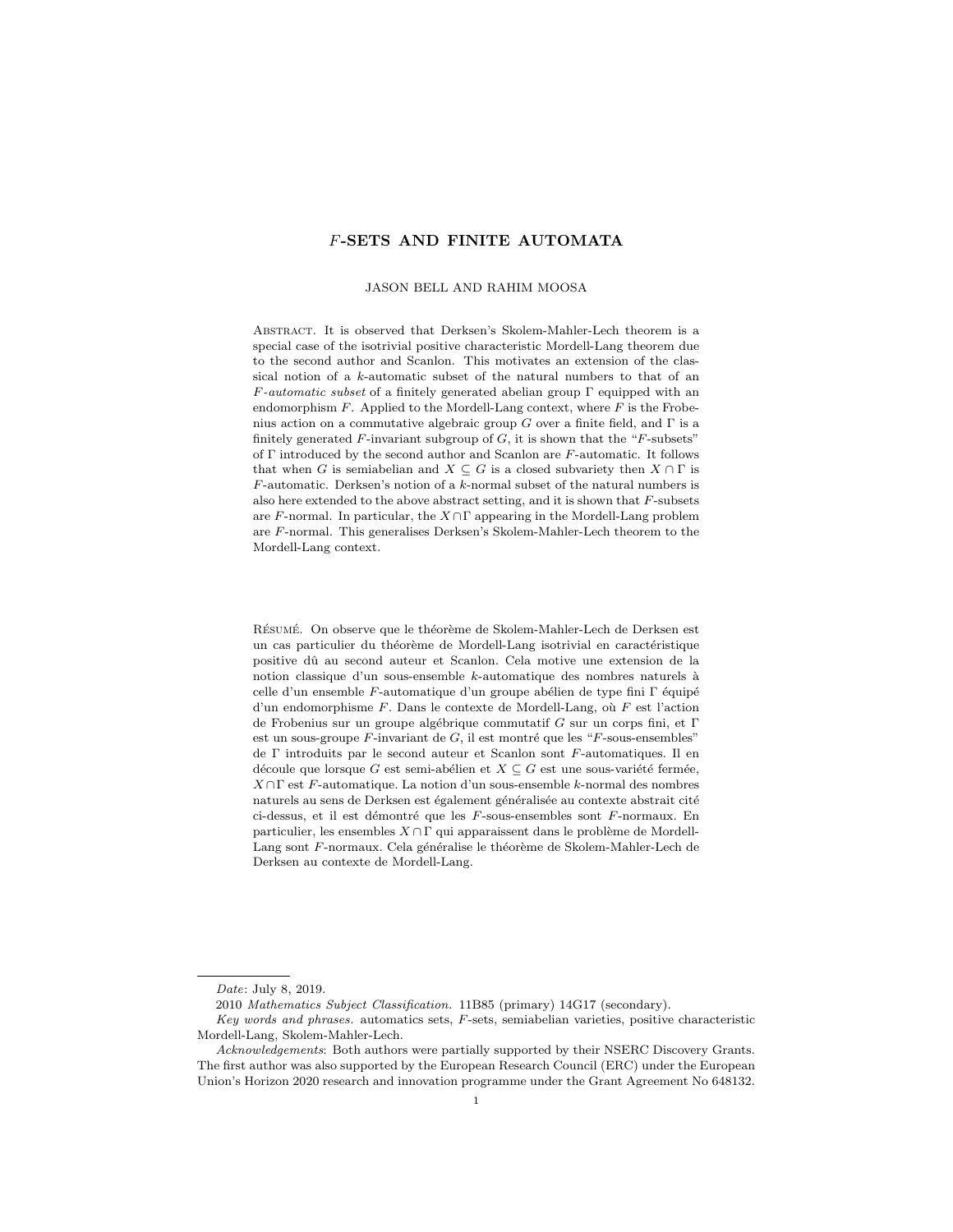#### 2 JASON BELL AND RAHIM MOOSA

#### **CONTENTS**

|            | Introduction                                          | 2  |
|------------|-------------------------------------------------------|----|
|            | 2. Isotrivial Mordell-Lang in Characteristic $p$      | 3  |
|            | 3. Deriving Skolem-Mahler-Lech                        | 5  |
|            | 4. When $F$ is a number, $F$ -sets are $F$ -automatic |    |
|            | 5. $F$ -spanning sets                                 | 9  |
|            | 6. Generalised $F$ -automaticity                      | 14 |
|            | 7. Generalised F-normality                            | 21 |
| References |                                                       | 94 |

## 1. INTRODUCTION

This paper is concerned with the structure of sets arising in the diophantine geometric context of the Mordell-Lang theorem; sets of the form  $X \cap \Gamma$  where X is a closed subvariety of a commutative algebraic group  $G$  and  $\Gamma$  is a finitely generated subgroup of  $G$ . When  $G$  is a semiabelian variety in characteristic zero, the structure of such sets is described by Faltings' theorem [6]. In positive characteristic, Hrushovski [11] proved a function field version that treats as exceptional the case when  $G$  is defined over a finite field. That exceptional case, called the *isotrivial* case, is dealt with by the second author and Scanlon in [14] by giving a combinatorial description of  $X \cap \Gamma$  as F-sets, essentially finite unions of translates of subgroups by orbits under the Frobenius endomorphism – see Definition 2.1 below for details. Now, the Skolem-Mahler-Lech theorem on the vanishing set of a linear recurrence can also be recast in these terms. In positive characteristic it amounts to the case when G is a power of the multiplicative torus,  $\Gamma$  is cyclic, and X is linear. The fundamental theorem here is that of Derksen [5], which can be viewed as giving a description of  $X \cap \Gamma$  in terms of finite state automata. On the face of it, these two types of descriptions, F-sets versus automatic sets, have little to do with each other. However, in this paper, we effect a unification, showing how to interpret F-sets in terms of finite state machines in a very general setting.

In fact, Derksen's Skolem-Mahler-Lech theorem of [5] can be deduced from the isotrivial Mordell-Lang theorem of [14]. This seems to have escaped the notice of Derksen, though he does mention [14] when discussing related problems. The initial impetus for writing this paper was to make that argument explicit, translating between the language of these two papers. This is done in Section 3.

We are lead to ask how  $F$ -sets relate to automaticity, not only in the Skolem-Mahler-Lech context, but rather in the more general setting of the isotrivial Mordell-Lang. In Section 4 we take a first step by showing that for any finitely generated abelian group  $\Gamma$ , if F is a positive integer acting on  $\Gamma$  by multiplication, then every F-subset of  $\Gamma$  is F-automatic. This is Theorem 4.2 below.

But the isotrivial Mordell-Lang context includes situations when the endomorphism is not multiplication by an integer, for example when it is the Frobenius action on the rational points of an abelian variety over a finite field. We are lead to consider the general setting of a finitely generated abelian group  $\Gamma$  equipped with an injective endomorphism  $F$ . In order to make sense of what an  $F$ -automatic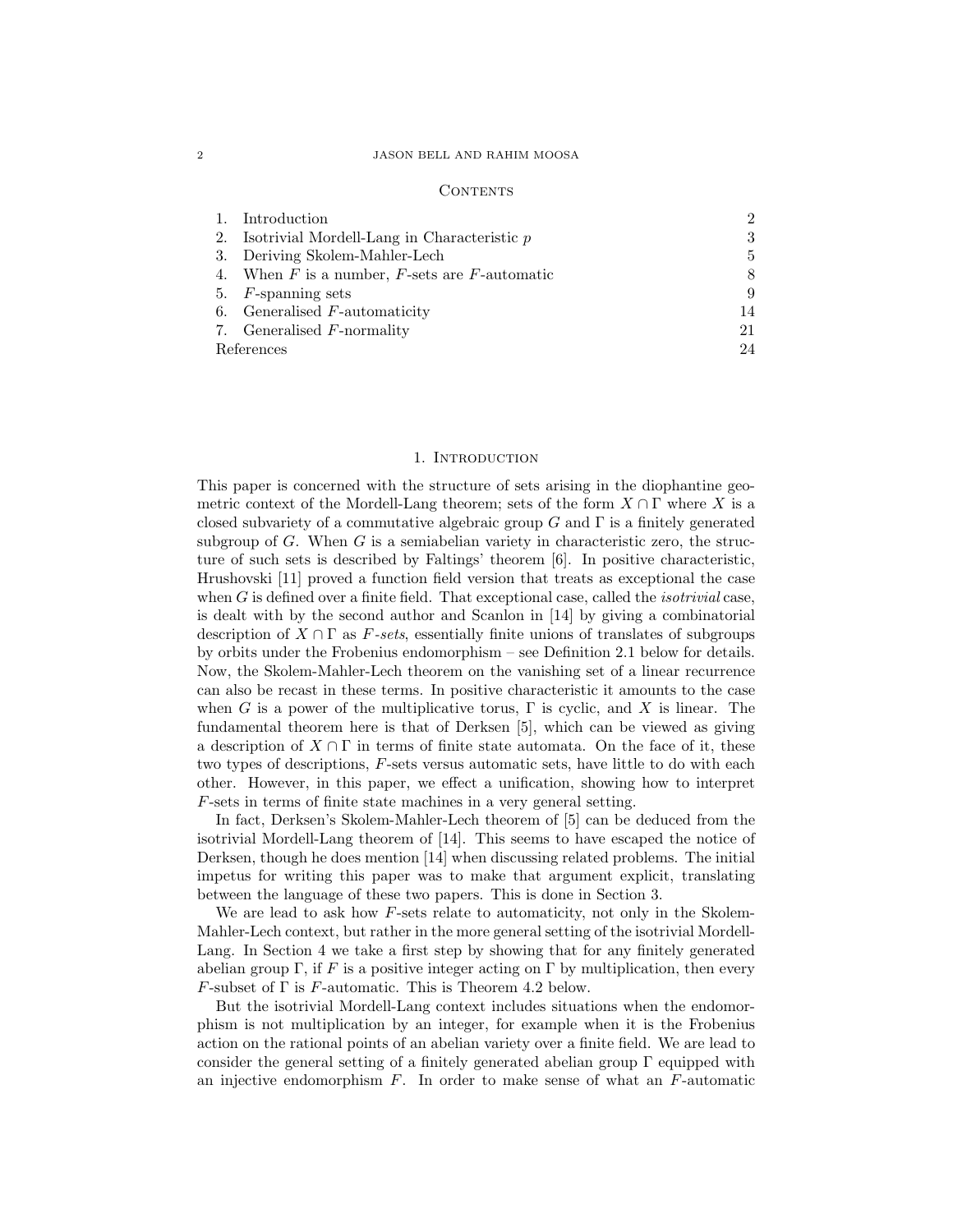subset of  $\Gamma$  should be, we consider "base- $F$ " expansions of the form

$$
[x_0 \cdots x_m]_F := x_0 + Fx_1 + \cdots F^m x_m
$$

where the  $x_i$  are "digits" from a fixed finite subset  $\Sigma \subseteq \Gamma$ . We call  $\Sigma$  an Fspanning set if, among other more or less natural conditions, every element of  $\Gamma$  can be written (possibly non-uniquely) in this way – see Definition 5.1 below for details. Section 5 is dedicated to studying properties of F-spanning sets, and deriving sufficient criteria for their existence. Proposition 5.8 says that if Γ admits an appropriate height function then at least an  $F<sup>r</sup>$ -spanning set exists for some  $r > 0$ . In particular, this is the case when F is the Frobenius endomorphism on a commutative algebraic group G over a finite field and  $\Gamma$  is an F-invariant finitely generated subgroup of G.

Once we have an F-spanning set,  $\Sigma$ , we can define a subset of  $\Gamma$  to be F-automatic if it is of the form  $\{[w]_F : w \in \mathcal{L}\}\)$  for some regular language  $\mathcal{L} \subseteq \Sigma^*$ . Here  $\Sigma^*$ denotes the set of finite strings on  $\Sigma$ , and a regular language is a subset that is the set of words accepted by some finite automaton. F-automaticity is explored in Section 6, and it is shown to be independent of the F-spanning set  $\Sigma$ . Moreover, one can work under the weaker hypothesis that an  $F<sup>r</sup>$ -spanning set exists for some  $r > 0$ . The main theorem here is that under some mild conditions (satisfied, for example, by the Frobenius action on commutative algebraic groups over a finite field), F-sets are F-automatic. This is Theorem 6.9 below. Putting this together with [14] we get that, when G is semiabelian, if  $X \subseteq G$  is a closed subvariety then  $X \cap \Gamma$  is F-automatic.

Toward a more precise automata-theoretic explanation of F-sets we extend Derksen's notion of  $p$ -normality to this abstract setting in Section 7. This is done using the notion of a sparse language, see Proposition 7.1 for various formulations of sparseness. Theorem 7.4 says that the F-sets are of the form  $\gamma + T + H$  where  $\gamma \in \Gamma$ , H is an F-invariant subgroup, and  $T = \{[w]_{F^r} : w \in \mathcal{L}\}\$ for a sparse regular language  $\mathcal L$  on an  $F^r$ -spanning set.

It is important to note that Derksen [5] is able to effectively determine the vanishing sets of linear recurrences, while no such effectivity can be deduced directly from [14]. Given the finite state machine explanation of  $F$ -sets developed here, one can hope for an effective version of the isotrivial positive characteristic Mordell-Lang theorem. This will be the subject of a subsequent paper.

## 2. ISOTRIVIAL MORDELL-LANG IN CHARACTERISTIC  $p$

The Mordell-Lang theorem of Faltings in characteristic zero, as it appears in [6], says that the intersection of a closed subvariety  $X$  of a semiabelian variety  $G$  with a finitely generated subgroup  $\Gamma$  is a finite union of cosets of subgroups of  $\Gamma$ . Since the Zariski closure of a subgroup of  $\Gamma$  is an algebraic subgroup of G, one can see this theorem as saying that if  $X \cap \Gamma$  is infinite it is because of a positive dimensional algebraic subgroup of  $G$  that is contained in a translate of  $X$ . It is not difficult to find counterexamples in characteristic  $p$ , where the Frobenius endomorphism on semiabelian varieties over finite fields (that is, isotrivial semiabelian varieties) can be another source for the infinitude of  $X \cap \Gamma$ . Hrushovski salvaged the situation in [11] by proving a function field version in positive characteristic that treats the isotrivial case as exceptional.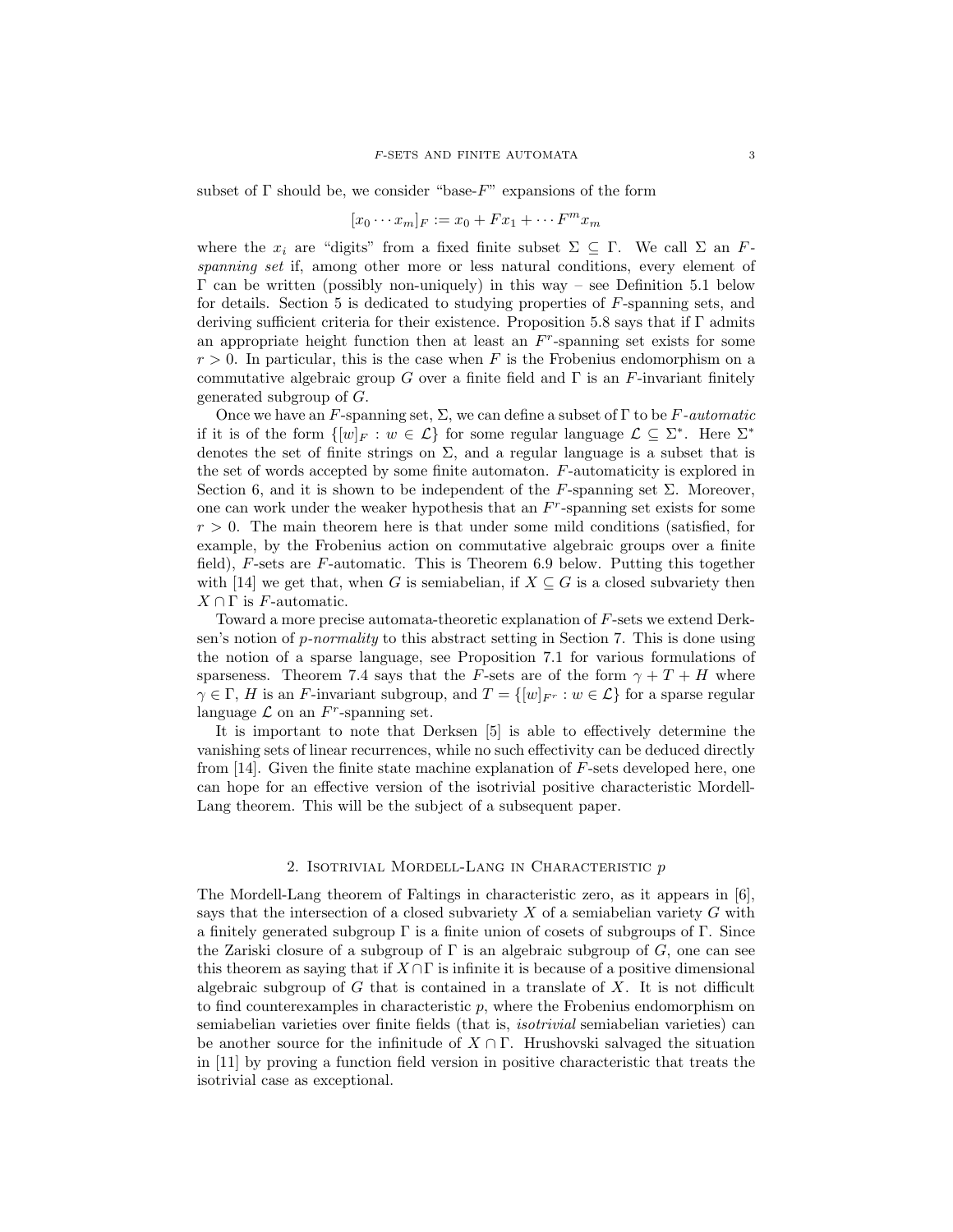The second author and Scanlon dealt with this exceptional case in [14], describing  $X \cap \Gamma$  as an "F-set" – something we now define in an abstract setting.

**Definition 2.1** (F-sets). Suppose  $\Gamma$  is a finitely generated abelian group equipped with an endomorphism F. An F-subset of  $\Gamma$  is defined to be a finite union of finite set sums of

- singletons in  $\Gamma$ ,
- F-invariant subgroups of  $\Gamma$ , and
- $F\text{-}cycles$  in  $\Gamma$ ; namely, sets of the form

$$
C(\gamma; \delta) := \{ \gamma + F^{\delta} \gamma + F^{2\delta} \gamma + \dots + F^{\ell \delta} \gamma : \ell < \omega \}
$$

where  $\gamma \in \Gamma$  and  $\delta$  is a positive integer.

Here, and throughout this paper,  $\omega$  denotes the least infinite ordinal; the set of all natural numbers including zero.

While much of [14] is dedicated to the combinatorics and first-order properties of F-sets, the main theorem of that paper is the following:

**Theorem 2.2** (Isotrivial Mordell-Lang [14]). Suppose G is a semiabelian variety over a finite field  $\mathbb{F}_q$  and  $F : G \to G$  is the endomorphism induced by the q-power Frobenius map. Suppose X is a closed subvariety of G and  $\Gamma$  is a finitely generated subgroup of  $G(K)$  where K is a finitely generated regular extension of  $\mathbb{F}_q$ , and that  $Γ$  is preserved by  $F$ . Then  $X ∩ Γ$  is an  $F$ -subset of Γ.

Some later refinements of this theorem include: [8] where the assumption that  $\Gamma$  is preserved under F is dropped and where a version for the additive group is formulated, [9] where it is extended to the case when  $\Gamma$  is of finite rank (i.e., in the divisible hull of a finitely generated group), and [13] where it is combined with Hrushovski's theorem to give a general (not necessarily isotrivial) description of the structure of  $X \cap \Gamma$  in characteristic p.

It may be worth remarking that the assumption in the theorem that  $\Gamma \leq G(K)$ where  $K/\mathbb{F}_q$  is regular, is not too harmful. Indeed, we can always replace  $\mathbb{F}_q$  by  $K \cap \mathbb{F}_q^{\text{alg}} = \mathbb{F}_{q^r}$  for some  $r > 0$  to ensure regularity. So by replacing F with  $F^r$  we can still apply the theorem. Now, replacing  $F$  by  $F^r$  does make a difference; for example it changes which subgroups are allowed in the definition of F-sets as not every  $F^r$ -invariant subgroup need be F-invariant. However, at least at the level of  $F$ -cycles it makes no difference. What we mean is that not only is every  $F^r$ -cycle an F-cycle by definition, but we even have a kind of converse under some mild conditions:

**Fact 2.3.** Suppose  $\Gamma$  is a finitely generated abelian group and F is an endomorphism of  $\Gamma$  with the property that, for any  $\delta > 0$ ,  $F^{\delta} - 1$  is not a zero divisor in the subring of End(Γ) generated by F. Then, for any  $r > 0$ , any F-cycle of the form  $C(\gamma; \delta)$ can be written as a finite union of translates of F-cycles of the form  $C(\gamma'; r\delta)$ .

In particular, every  $F$ -cycle is a finite union of translates of  $F<sup>r</sup>$ -cycles.

Proof. This is a slightly technical but not difficult argument that is done in [14], but we give some details. The idea is to first pass to an extension  $\Gamma' \geq \Gamma$  where there is  $\beta \in \Gamma'$  such that  $F^{\delta}\beta - \beta = \gamma$ . This uses the assumption on F that we have made, and is done in the proof of Lemma 2.7 of [14]. It is pointed out there that then

$$
C(\gamma; \delta) = -\beta + \{F^{\ell\delta}(F^{\delta}\beta) : \ell < \omega\}.
$$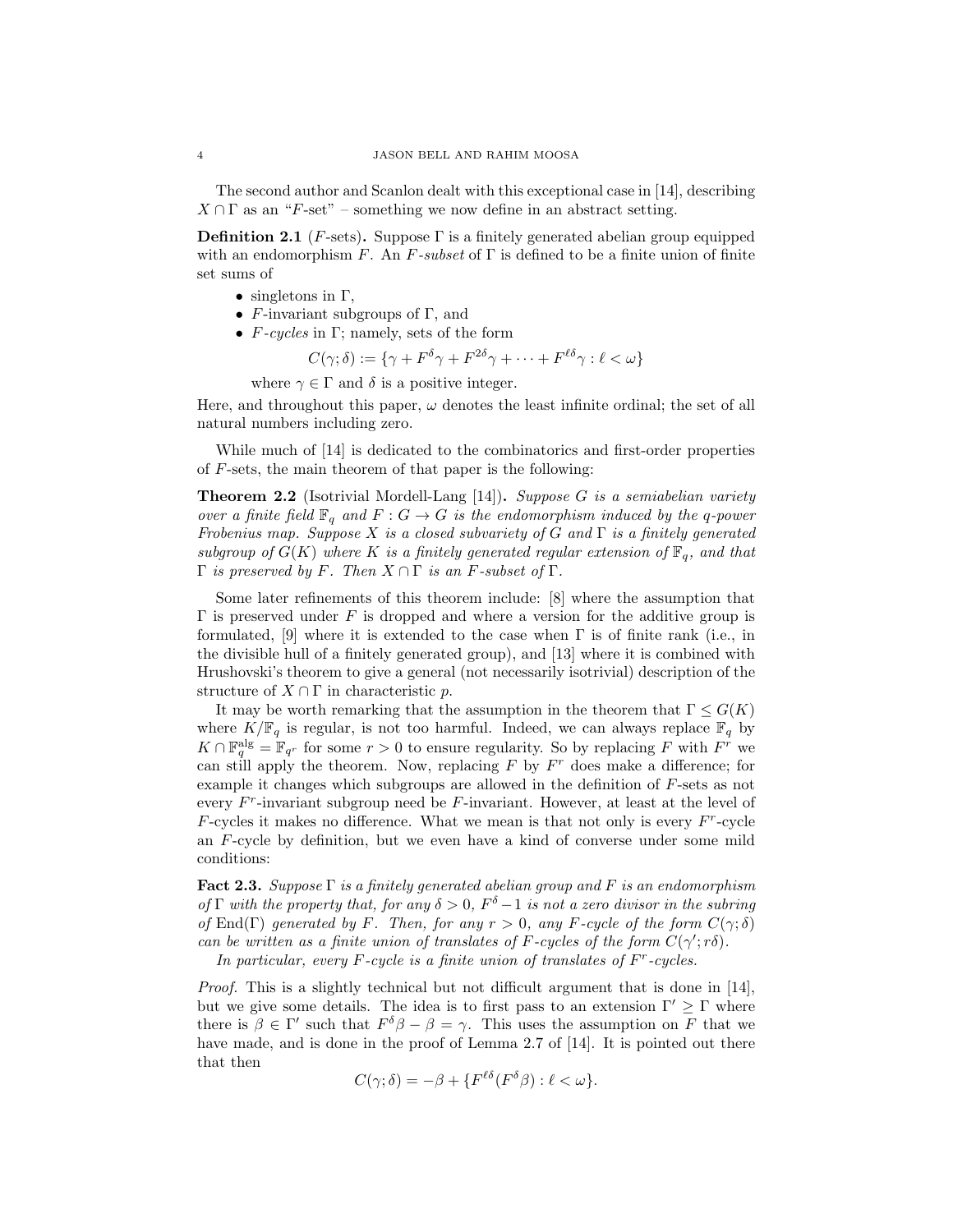That is, in  $\Gamma'$ , we have written  $C(\gamma;\delta)$  as a translate of an  $F^{\delta}$ -orbit. Next, one splits the orbit appearing in this expression into a finite union of orbits under  $F^{r\delta}$ depending on  $\ell$ modr. That is,

$$
C(\gamma;\delta) = \bigcup_{m=0}^{r-1} -\beta + \{F^{\ell r \delta}(F^{(m+1)\delta}\beta) : \ell < \omega\}.
$$

Finally one rewrites the new translated  $F^{r\delta}$ -orbits in  $\Gamma'$  as F-cycles back in  $\Gamma$  but now with respect to  $r\delta$ . See the proof of Lemma 2.9 of [14] for details. What one gets is that the translated orbit  $-\beta + \{F^{\ell r \delta}(F^{(m+1)\delta}\beta) : \ell < \omega\}$  is equal to the union of the singleton  $\{-\beta + F^{(m+1)\delta}\beta\}$  together with the translated F-cycle

 $-\beta + F^{(m+1)\delta}\beta + C(F^{(r+m+1)\delta}\beta - F^{(m+1)\delta}\beta; r\delta).$ 

One then observes that the parameters here are in fact all in  $\Gamma$ .

## 3. Deriving Skolem-Mahler-Lech

In this section we point out that when specialised to the case of the integers equipped with the multiplication by  $p$ , the  $F$ -sets coincide precisely with Derksen's p-normal sets from  $[5]$ . We then show how to deduce the characteristic p Skolem-Mahler-Lech from Theorem 2.2 above.

So consider now the very special case when  $\Gamma = (\mathbb{Z}, 0, +)$  and F is multiplication by a positive integer p. Note that every subgroup is preserved by F, so the  $\mathbb{Z}[F]$ submodules that appear in the definition of  $F$ -sets are replaced now simply by subgroups. One consequence of this is that, by Fact 2.3, the F-subsets of  $\mathbb Z$  coincide with the  $F^r$ -subsets, for any positive integer  $r$ .

This special case actually appears, though multiplicatively rather than additively, in the isotrivial Mordell-Lang context: take  $G = \mathbb{G}_m^{\mu}$  a multiplicative torus in characteristic  $p$  (now a prime number),  $F$  the endomorphism of raising to the pth power, and  $\Gamma$  the cyclic subgroup generated by some  $\alpha = (\alpha_1, \ldots, \alpha_\mu) \in \mathbb{G}_m^{\mu}(K)$ where K is a field of characteristic p and not all the  $\alpha_i$  are roots of unity. As explained in the previous section, to meet the regularity hypothesis of Theorem 2.2 we may have to replace  $F$  by some  $F<sup>r</sup>$ , but as we have just explained, this makes no difference in this case.

So what are the F-subsets of  $\mathbb{Z}$ ? We show, using some results from [14], that they are nothing other than Derksen's p-normal sets, which we now recall.<sup>1</sup>

**Definition 3.1** (*p*-normal sets). An *elementary p-nested* subset of the integers is a set of the form  $\tilde{S}_{p^{\delta}}(c_0;c_1,\ldots,c_d)$  where  $\delta$  is a positive integer,  $c_0,\ldots,c_d \in \mathbb{Z}$  with the property that  $p^{\delta} - 1$  divides  $c_0 + \cdots + c_d$ , and

$$
\tilde{S}_{p^{\delta}}(c_0;c_1,\ldots,c_d) := \{\frac{c_0}{p^{\delta}-1} + p^{\ell_1\delta}\frac{c_1}{p^{\delta}-1} + \cdots + p^{\ell_d\delta}\frac{c_d}{p^{\delta}-1} : \ell_1,\ldots,\ell_d < \omega\}.
$$

A p-normal subset of  $\mathbb Z$  is then a set which up to a finite symmetric difference is a finite union of elementary p-nested subsets and cosets of subgroups of  $\mathbb{Z}$ .

Note that as  $p^{\delta} - 1$  divides  $c_0 + \cdots + c_d$ , we do have  $\tilde{S}_{p^{\delta}}(c_0; c_1, \ldots, c_d) \subseteq \mathbb{Z}$ .

<sup>&</sup>lt;sup>1</sup>In [5] p-normal sets are defined as subsets of N, but the extension to  $\mathbb Z$  that we presented here is the natural generalisation. We have also adjusted the notation slightly.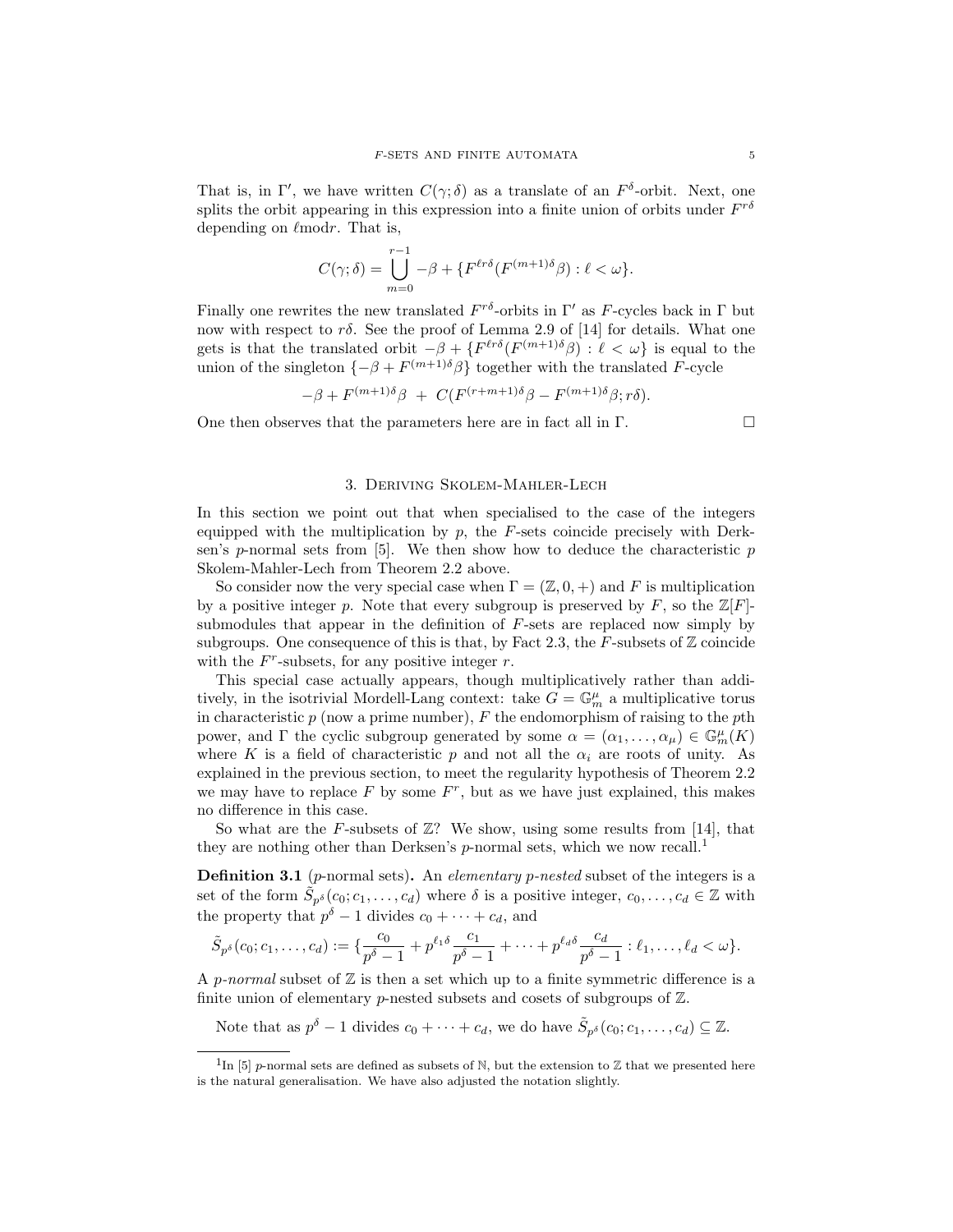**Proposition 3.2.** Suppose  $F : \mathbb{Z} \to \mathbb{Z}$  is multiplication by a positive integer p. Up to finite symmetric differences, the F-subsets of  $\mathbb Z$  are exactly the p-normal subsets.

*Proof.* We first show that  $F$ -sets are  $p$ -normal. Taking finite unions it suffices to show that an F-set of the form

$$
U = k_0 + C(k_1; \delta_1) + \cdots + C(k_d; \delta_d) + H
$$

is p-normal, where  $k_0, \ldots, k_d \in \mathbb{Z}$ ,  $\delta_1, \ldots, \delta_d$  are positive integers, and H is a subgroup of  $\mathbb Z$ . In the case when H is not trivial, since  $\mathbb Z/H$  is finite, we get that U is in fact a finite union of cosets of  $H$  and hence is p-normal by definition. We may therefore assume that  $H = (0)$ . Moreover, by Fact 2.3, after replacing each  $\delta_i$ with  $\delta := \delta_1 \cdots \delta_d$ , and taking translates and finite unions, we may assume that all the  $\delta_i$ 's are the same. So we have reduced to the case when

$$
U = k_0 + C(k_1; \delta) + \cdots + C(k_d; \delta).
$$

Now,

$$
C(k_i; \delta) = \{k_i + F^{\delta}k_i + \dots + F^{\ell \delta}k_i : \ell < \omega\}
$$
  
\n
$$
= \{k_i + p^{\delta}k_i + \dots + p^{\ell \delta}k_i : \ell < \omega\}
$$
  
\n
$$
= \left\{\frac{(p^{\delta} - 1)(k_i + p^{\delta}k_i + \dots + p^{\ell \delta}k_i)}{p^{\delta} - 1} : \ell < \omega\right\}
$$
  
\n
$$
= \left\{\frac{-k_i + p^{(\ell+1)\delta}k_i}{p^{\delta} - 1} : \ell < \omega\right\}
$$
  
\n
$$
= \left\{\frac{-k_i}{p^{\delta} - 1} + p^{\ell \delta} \frac{p^{\delta}k_i}{p^{\delta} - 1} : \ell < \omega\right\}
$$
  
\n
$$
= \tilde{S}_{p^{\delta}}(-k_i; p^{\delta}k_i).
$$

Hence,

$$
U = k_0 + C(k_1; \delta) + \dots + C(k_d; \delta)
$$
  
=  $k_0 + \tilde{S}_{p^{\delta}}(-k_1; p^{\delta}k_1) + \dots + \tilde{S}_{p^{\delta}}(-k_d; p^{\delta}k_d)$   
=  $\tilde{S}_{p^{\delta}}(k_0(p^{\delta} - 1) - k_1 - \dots - k_d; p^{\delta}k_1, \dots, p^{\delta}k_d).$ 

Note that the sum of the parameters in this expression is divisible by  $p^{\delta} - 1$  as required in the definition of an elementary  $p$ -nested set. We have shown that  $U$  is an elementary p-nested set. Hence F-sets are p-normal.

For the converse, assume that U is a p-normal subset of  $\mathbb{Z}$ . After replacing U with something of finite symmetric difference with it, and taking finite unions, we may assume that  $U$  is either a coset of a subgroup or an elementary  $p$ -nested set. The former are  $F$ -subsets by definition, and so it suffices to consider elementary p-nested sets  $U = \tilde{S}_{p^{\delta}}(c_0; c_1, \ldots, c_d)$ . Working in the extension  $\Gamma' := \frac{1}{p^{\delta}-1}\mathbb{Z}$ , note that  $\tilde{S}_{p^{\delta}}(c_0;c_1,\ldots,c_d)$  is a translate (by  $\frac{c_0}{p^{\delta}-1}$ ) of a sum of orbits (of the  $\frac{c_i}{p^{\delta}-1}$ ) under the action of multiplication by  $p^{\delta}$ . That is, U is a translate of a sum of  $F^{\delta}$ -orbits in Γ'. Now, by Lemma 2.9 of [14], and indeed by the arguments we saw in the proof of Fact 2.3 above, every translate of a sum of  $F^{\delta}$ -orbits in  $\Gamma'$  that happens to lie in an  $F$ -invariant subgroup (in this case  $\mathbb{Z}$ ) is a finite union of translates of sums of  $F$ -cycles of that subgroup. Hence  $U$  is a finite union of translates of sums of  $F$ -cycles in  $\mathbb{Z}$ , and hence is an  $F$ -set.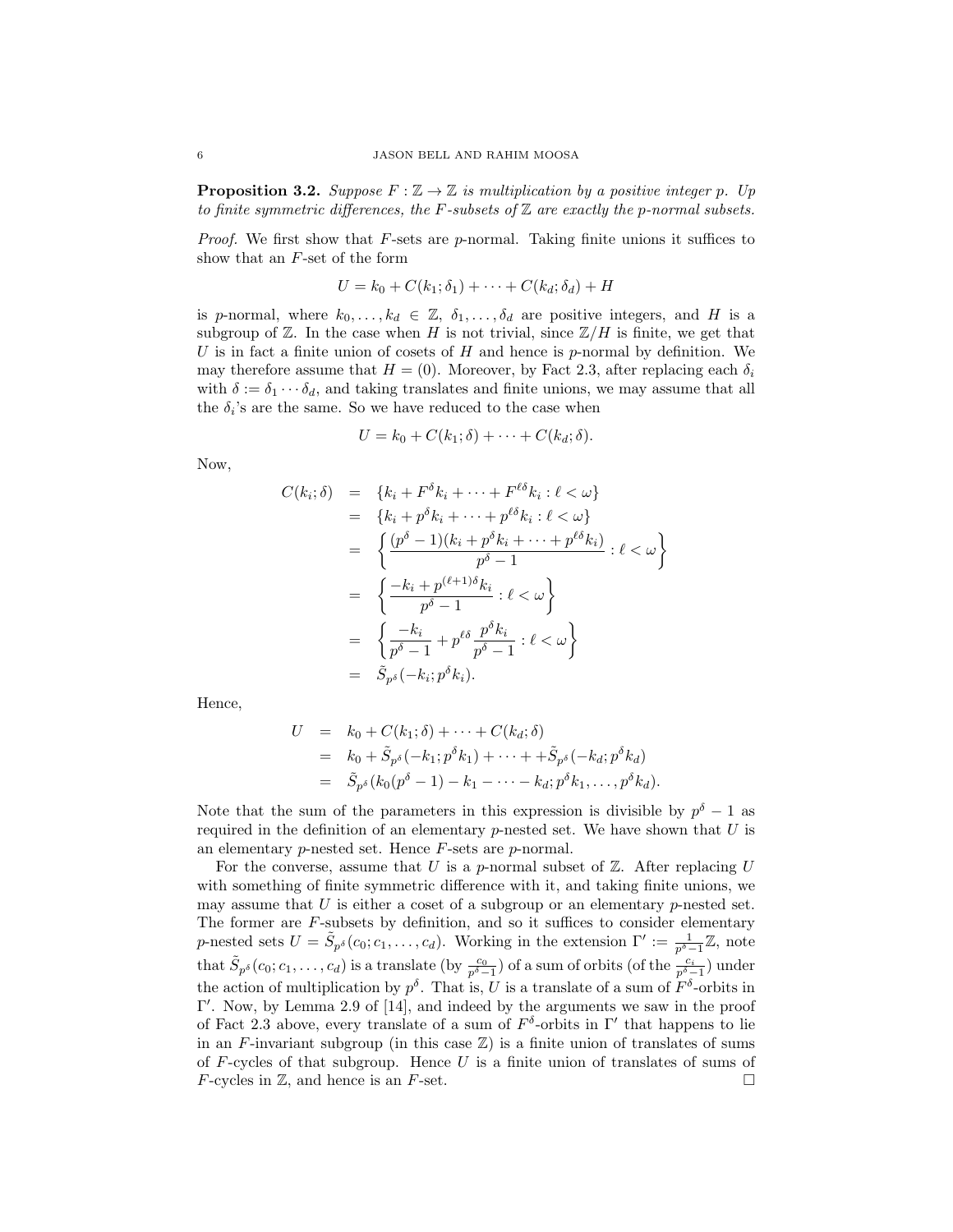We can now deduce the positive characteristic Skolem-Mahler-Lech theorem from the isotrivial Mordell-Lang. This theorem was proved by Derksen in [5] a few years after Theorem 2.2 appeared in [14], but by entirely different methods. Moreover, Derksen obtains an effectivity result that does not follow from the methods in [14].

The original Skolem-Mahler-Lech in characteristic zero, and indeed Derksen's version in positive characteristic, has to do with N-indexed sequences satisfying a linear recurrence. For our purposes it is more convenient to talk about groups and so we will formulate it for  $\mathbb Z$ -indexed sequences. That is, we have a field K and a sequence  $a = (a_n : n \in \mathbb{Z})$  from K such that for some positive integer d, and constants  $c_0, \ldots, c_{d-1} \in K$  we have

$$
a_{n+d} = c_{d-1}a_{n+d-1} + \dots + c_0a_n
$$

for all  $n \in \mathbb{Z}$ . Note that if we started with an N-indexed sequence, then, after cutting off some finite initial segment, we could assume that  $c_0 \neq 0$ , and hence we could run the linear recurrence backwards to produce a Z-indexed sequence satisfying the same linear recurrence. In characteristic zero the Skolem-Mahler-Lech theorem says that the set of indices in an N-indexed linear recurrence sequence where the sequence vanishes is a finite union of arithmetic progressions. The version for Zindexed linear recurrence sequences is that it is a finite union of cosets of subgroups of  $\mathbb Z$  (see, for example, [3, 4], which give a proof of a more general result in this direction). This fails in positive characteristics. It is salvaged by:

Corollary 3.3 (Skolem-Mahler-Lech). Suppose K is a field of characteristic p and  $a = (a_n : n \in \mathbb{Z})$  is a linear recurrence sequence from K. Then the vanishing set,

$$
Z(a) := \{ n \in \mathbb{Z} : a_n = 0 \}
$$

is p-normal.

Proof. Using positive characteristic it is relatively straightforward to show that after writing a as a finite union of linear recurrences, we may assume that we have the following closed form formula: for all  $n \in \mathbb{Z}$ ,

$$
a_n = \sum_{i=0}^{\mu} b_i \alpha_i^n
$$

for some positive integer  $\mu$  and some nonzero  $b_1, \ldots, b_{\mu}, \alpha_1, \ldots, \alpha_{\mu} \in K^{\text{alg}}$ . A detailed proof of this can be found in the Preliminaries section of [5].

Let  $\alpha = (\alpha_1, \ldots, \alpha_\mu)$  and  $L = K(\alpha)$ . Now we can pose the Skolem-Mahler-Lech problem as an isotrivial Mordell-Lang problem by setting  $G = \mathbb{G}_m^{\mu}, \Gamma =$  $\langle \alpha \rangle \leq G(L)$ , and  $X \subseteq G$  the closed subvariety defined by the linear equation  $b_1x_1 + \cdots + b_\mu x_\mu = 0$ . Indeed, it follows that

$$
\alpha^{Z(a)} := \{ \alpha^n : n \in Z(a) \} = X \cap \Gamma.
$$

Applying Theorem 2.2, since L is regular over  $L \cap \mathbb{F}_p^{\text{alg}} = \mathbb{F}_q$ , if we let  $F : G \to G$  be the p-power Frobenius endomorphism, then we get that  $\alpha^{Z(a)}$  is an  $F^q$ -subset of  $\Gamma$ . Writing things additively (and since we may as well assume that  $\Gamma$  is infinite), we have that  $Z(a)$  is an  $F^q$ -subset of Z, where  $F : \mathbb{Z} \to \mathbb{Z}$  is now multiplication by p. As discussed before,  $F$ -sets and  $F<sup>q</sup>$ -sets coincide when  $F$  is just multiplication by a positive integer. So  $Z(a)$  is an F-subset of Z. By Proposition 3.2,  $Z(a)$  is p-normal as desired.  $\Box$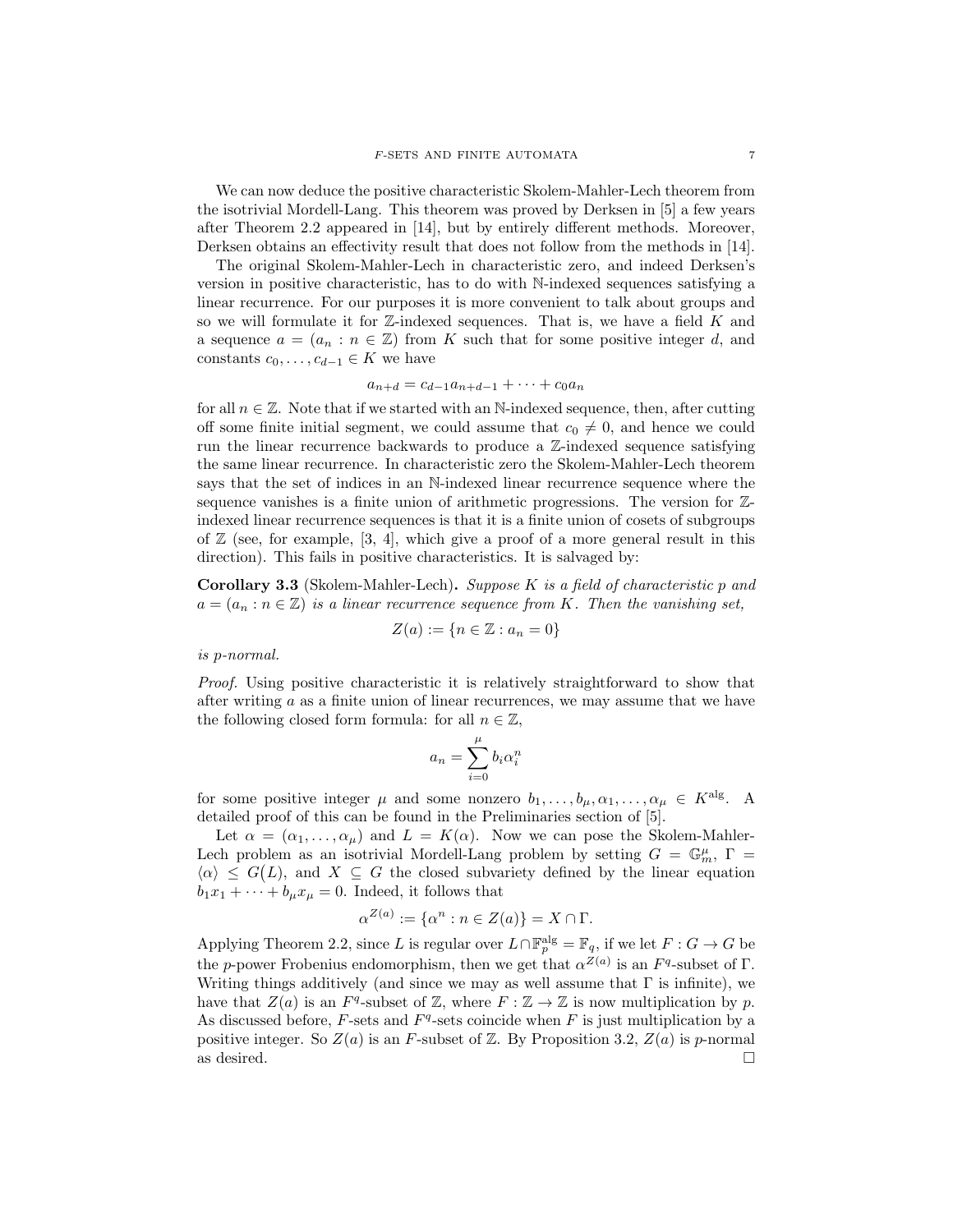## 4. WHEN  $F$  is a number,  $F$ -sets are  $F$ -automatic

On the way to proving the p-normality of  $Z(a)$ , Derksen first shows that  $Z(a)$ is p-automatic. This leads us to ask what kind of automaticity can be deduced about F-sets in general, meaning when  $\Gamma$  is not necessarily cyclic. The question only makes sense when "F-automaticity" makes sense, and as it stands this is only defined in the literature when  $F$  is (i.e., acts as multiplication by) a number. We therefore focus on that case for now.

Suppose F is an integer bigger than 1. Recall that a subset S of N is  $F\text{-}automatic$ if there is a finite automaton  $A$  which takes as inputs words on the alphabet  $\{0, 1, \ldots, F-1\}$ , such that a word is accepted by A if and only if it is a base- $F$  expansion of an element of S. We point the reader to [2] for precision and detail. Much of the theory has natural generalisations to subsets of  $\mathbb Z$  and even  $\mathbb Z^d$ . So, for example, a subset  $S \subseteq \mathbb{Z}^d$  is F-automatic if there is a (d-dimensional) finite automaton A which takes as inputs d-tuples of words on the alphabet  $\{+,-,0,1,\ldots,F-1\}$ where each word in the tuple is of the same length, such that a d-tuple of words is accepted by  $A$  if and only if they form the base- $F$  expansions of an element of  $S$ . Automatic subsets of arbitrary finitely generated abelian groups were introduced in §5 of [1], where the basic theory was also developed. That is the context in which we will work. We do not give the definition, but rather make use of the following:

Fact 4.1 (Proposition 5.4 of [1]). Suppose  $\Gamma$  is a finitely generated abelian group and  $f: \mathbb{Z}^d \to \Gamma$  is a surjective homomorphism. Then  $S \subseteq \Gamma$  is F-automatic in  $\Gamma$  if and only if  $f^{-1}(S)$  is F-automatic in  $\mathbb{Z}^d$ .

**Theorem 4.2.** Suppose  $\Gamma$  is a finitely generated abelian group and  $F > 1$  is an integer acting by multiplication. Then every F-subset of  $\Gamma$  is F-automatic.

*Proof.* Fixing a surjective group homomorphism  $f : \mathbb{Z}^d \to \Gamma$ , Fact 4.1 tells us that a subset  $S \subseteq \Gamma$  is F-automatic if and only if  $f^{-1}(S)$  is. On the other hand, it is more or less immediate from the definitions that  $S \subseteq \Gamma$  is an F-set if and only if  $f^{-1}(S)$  is. This reduces us to the case when  $\Gamma = \mathbb{Z}^d$ .

Finite set sums of  $F$ -automatic sets are  $F$ -automatic – for a proof in the case of N see [2, Theorem 5.6.3(d)], which extends easily to  $\mathbb{Z}^d$ . So it suffices to show that singletons, subgroups, and F-cycles in  $\mathbb{Z}^d$  are F-automatic.

It is clear how to build an automaton that recognises any given singleton.

Subgroups are also F-automatic. To see this, given  $H \leq \mathbb{Z}^d$ , choose generators  $\lambda_1, \ldots, \lambda_\ell$  for  $\mathbb{Z}^d$  such that for some  $0 \le n \le m \le \ell$ ,

- $\lambda_1, \ldots, \lambda_n$  generate H
- $\bullet \ \ \mathbb{Z}^d / H = \mathbb{Z} \bar{\lambda}_{n+1} \oplus \cdots \oplus \mathbb{Z} \bar{\lambda}_{\ell}$
- $\lambda_{n+1}, \ldots, \lambda_m$  are nontorsion, and
- $\overline{\lambda}_{m+1}, \ldots, \overline{\lambda}_{\ell}$  are nonzero torsion.

It follows that

$$
a_1\lambda_1 + \cdots + a_\ell \lambda_\ell \in H \iff \bigwedge_{i=n+1}^m a_i = 0 \land \bigwedge_{j=m+1}^\ell \text{ord}(\lambda_j) | a_j
$$

Applying Fact 4.1 with the surjection  $f : \mathbb{Z}^{\ell} \to \mathbb{Z}^d$  induced by the choice of generators  $(\lambda_1, \ldots, \lambda_\ell)$ , it suffices to see that the set of tuples  $(a_1, \ldots, a_\ell)$  satisfying the right-hand side of the above equivalence is an F-automatic subset of  $\mathbb{Z}^{\ell}$ . It is not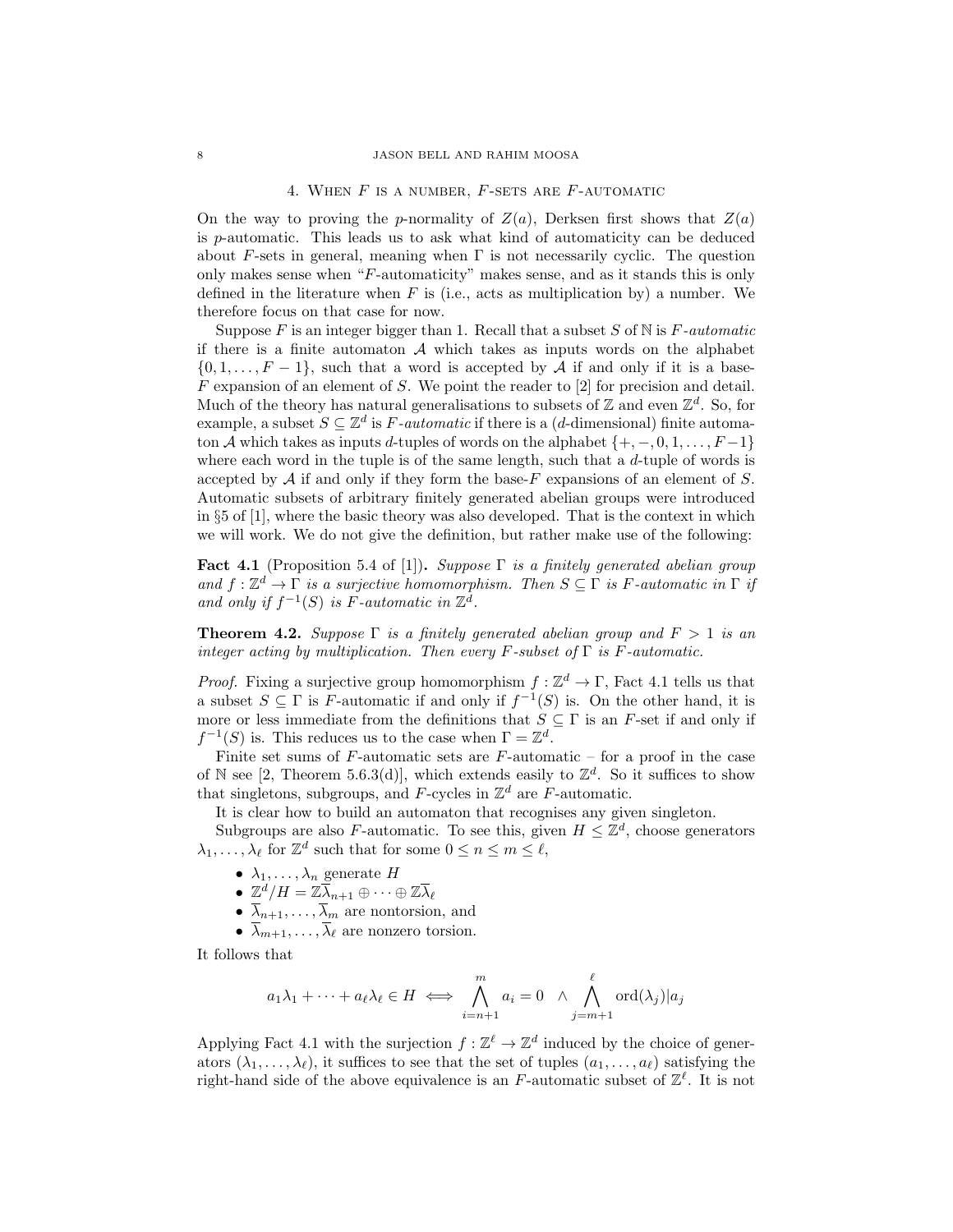hard to prove that that is the case – see [2, Theorem 5.4.2] for a proof that rN is F-automatic in N.

So it remains to show that  $F$ -cycles are  $F$ -automatic. Consider therefore

$$
C(\gamma; \delta) = \{ \gamma + F^{\delta} \gamma + F^{2\delta} \gamma + \dots + F^{\ell \delta} \gamma : \ell < \omega \}
$$

where  $\gamma \in \mathbb{Z}^d$  and  $\delta$  is a positive integer. As F is just an integer acting by multiplication diagonally on  $\mathbb{Z}^d$ , we note that  $C(\gamma;\delta) = C(1;\delta)\gamma$ , where  $C(1;\delta)$  is an F-cycle in  $\mathbb Z$  and the action here of  $\mathbb Z$  on  $\mathbb Z^d$  is diagonal. Now, the class of F-automatic subsets of  $\mathbb N$  is preserved under multiplication by a natural number, see [2, Theorem  $5.6.3(e)$ . Another way of saying this is that the orbit of an F-automatic subset of N acting on N by multiplication is F-automatic. The argument extends readily to show that the orbit of an F-automatic subset of  $\mathbb Z$  under the diagonal action on  $\mathbb Z^d$ is F-automatic. Hence it suffices to prove that  $C(1;\delta)$  is F-automatic in Z. In fact we have already shown in Proposition 3.2 that it is  $F$ -normal, and  $F$ -automaticity follows. But in fact F-automaticity is much easier to see than that; the elements of  $C(1;\delta)$  are exactly those whose base-F expansions are words made up of 1's separated by blocks of  $\delta$ -many  $0$ 's – and it is easy to produce the automaton that recognises such words.

## 5. F-spanning sets

We wish now, and for the rest of this paper, to drop the assumption that  $F$  acts as multiplication by an integer. So  $F$  is an arbitrary endomorphism of the finitely generated abelian group Γ. In order to introduce a notion of "F-automaticity" in this general context we need a theory of expansions of elements of  $\Gamma$  in "base-F". That is the goal of this section.

**Definition 5.1** (Spanning set). We'll say that a finite subset  $\Sigma$  of  $\Gamma$  is an Fspanning set if the following properties hold:

- (i)  $\Sigma$  contains 0 and is symmetric (i.e., if  $x \in \Sigma$  then  $-x \in \Sigma$ );
- (ii)  $Fx \in \Sigma \implies x \in \Sigma;$
- (iii) for all  $x \in \Gamma$  there is some  $m \geq 0$  and  $x_0, \ldots, x_m \in \Sigma$  such that

 $x = [x_0 x_1 \cdots x_m]_F := x_0 + F x_1 + \cdots + F^m x_m;$ 

- (iv) for all  $x_1, \ldots, x_5 \in \Sigma$  there exist  $t, t' \in \Sigma$  such that  $x_1 + \cdots + x_5 = t + Ft'$ ;
- (v) If  $x_1, x_2, x_3 \in \Sigma$  and  $x_1 + x_2 + x_3 \in F(\Gamma)$ , then there exists  $t \in \Sigma$  such that  $x_1 + x_2 + x_3 = Ft.$

**Example 5.2.** If  $k \ge 4$  then  $\{-k+1, -k+2, \ldots, 0, 1, \ldots, k-1\}$  is a k-spanning set for Z. Here  $\Gamma = \mathbb{Z}$  and F acts as multiplication by k.

The idea is to view  $\Sigma$  as the digits for F-expansions of elements of  $\Gamma$ . So, given a word  $x_0x_1 \cdots x_m \in \Sigma^*$ , we can view it as a base-F representation of

$$
[x_0x_1\cdots x_m]_F := x_0 + Fx_1 + \cdots + F^m x_m
$$

(Let us make the convention that if  $\emptyset$  is the empty word on  $\Sigma$  then  $[\emptyset]_F := 0$ .) So condition (iii) is saying that every element has a (possibly not unique) F-expansion with digits from  $\Sigma$ .

Condition (iv) says that the sum of five one-digit elements is a two-digit element. This may seem like overkill, but we can always ensure this in practice and it will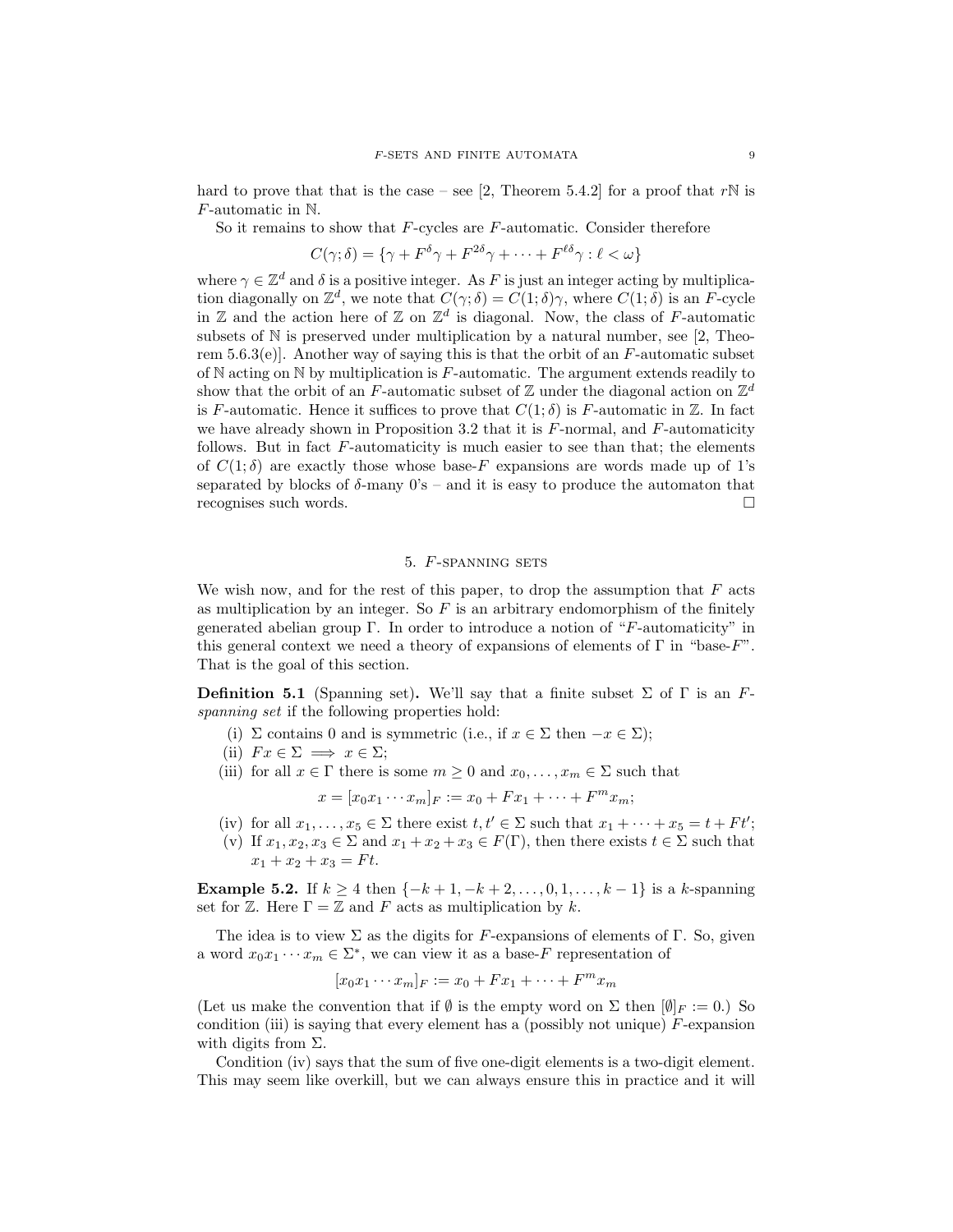make several arguments easier. The following lemma is a version of property (iv) for sums of elements whose F-expansions are longer than one-digit.

**Lemma 5.3.** Suppose  $\Sigma$  is an F-spanning set for  $\Gamma$ . Given three words  $w_1, w_2, w_3$ on  $\Sigma$  of length m, there is a word u on  $\Sigma$  of length  $m + 1$  such that

$$
[w_1]_F + [w_2]_F + [w_3]_F = [u]_F.
$$

*Proof.* We do this by induction on m. The case when  $m = 1$  is taken care of by condition (iv). Suppose  $w_i = x_{i,0} \cdots x_{i,m}$  for  $i = 1, 2, 3$ . Then,

$$
\sum_{i=1}^{3} [w_i]_F = \sum_{i=1}^{3} ([x_{i,0} \cdots x_{i,m-1}]_F + F^m(x_{i,m}))
$$
  
\n
$$
= [u_0 \cdots u_m]_F + \sum_{i=1}^{3} F^m(x_{i,m}) \text{ for some } u_j \in \Sigma \text{ by induction}
$$
  
\n
$$
= [u_0 \cdots u_{m-1}]_F + F^m(u_m + x_{1,m} + x_{2,m} + x_{3,m})
$$
  
\n
$$
= [u_0 \cdots u_{m-1}]_F + F^m t + F^{m+1} t' \text{ for some } t, t' \in \Sigma, \text{ by (iv)}
$$
  
\n
$$
= [u_0 \cdots u_{m-1} t t']_F.
$$

So  $u = u_0 \cdots u_{m-1} t t'$  is the word of length  $m + 2$  that we seek.

$$
\qquad \qquad \Box
$$

Note that condition (v) implies condition (ii) if F is injective (by taking  $x_1 = Fx$ and  $x_2 = x_3 = 0$ , and while we will assume injectivity of F eventually, we prefer to give these definitions in more generality. The following lemma extends condition (v) in exactly the same way that the previous lemma extended condition (iv).

**Lemma 5.4.** Suppose  $\Sigma$  is an F-spanning set for  $\Gamma$ . Given three words  $w_1, w_2, w_3$ on  $\Sigma$  of length m such that  $[w_1]_F + [w_2]_F + [w_3]_F \in F\Gamma$ , there is a word u on  $\Sigma$  of length m such that

$$
[w_1]_F + [w_2]_F + [w_3]_F = F([u]_F).
$$

*Proof.* This is again by induction on m with  $m = 1$  being condition (v). Suppose  $w_i = x_{i,0} \cdots x_{i,m}$  for  $i = 1, 2, 3$ . Then,

$$
\sum_{i=1}^{3} [w_i]_F = \sum_{i=1}^{3} ([x_{i,0} \cdots x_{i,m-1}]_F + F^m(x_{i,m}))
$$
  
\n
$$
= F([u_0 \cdots u_{m-1}]_F) + \sum_{i=1}^{3} F^m(x_{i,m}) \text{ by induction}
$$
  
\n
$$
= F([u_0 \cdots u_{m-2}]_F + F^{m-1}(u_{m-1})) + F^m(\sum_{i=1}^{3} x_{i,m})
$$
  
\n
$$
= F([u_0 \cdots u_{m-2}]_F) + F^m(u_{m-1} + x_{1,m} + x_{2,m} + x_{3,m})
$$
  
\n
$$
= F([u_0 \cdots u_{m-2}]_F) + F^m t + F^{m+1} t' \text{ for some } t, t' \in \Sigma, \text{ by (iv)}
$$
  
\n
$$
= F([u_0 \cdots u_{m-2}]_F + F^{m-1} t + F^m t')
$$
  
\n
$$
= F([u_0 \cdots u_{m-2}tt']_F).
$$

So  $u = u_0 \cdots u_{m-2} t t'$  is the word of length  $m + 1$  that we seek.

Remark 5.5. In both Lemma 5.3 and Lemma 5.4 we did not use the full strength of property (iv), we only used that the sum of four (rather than five) one-digit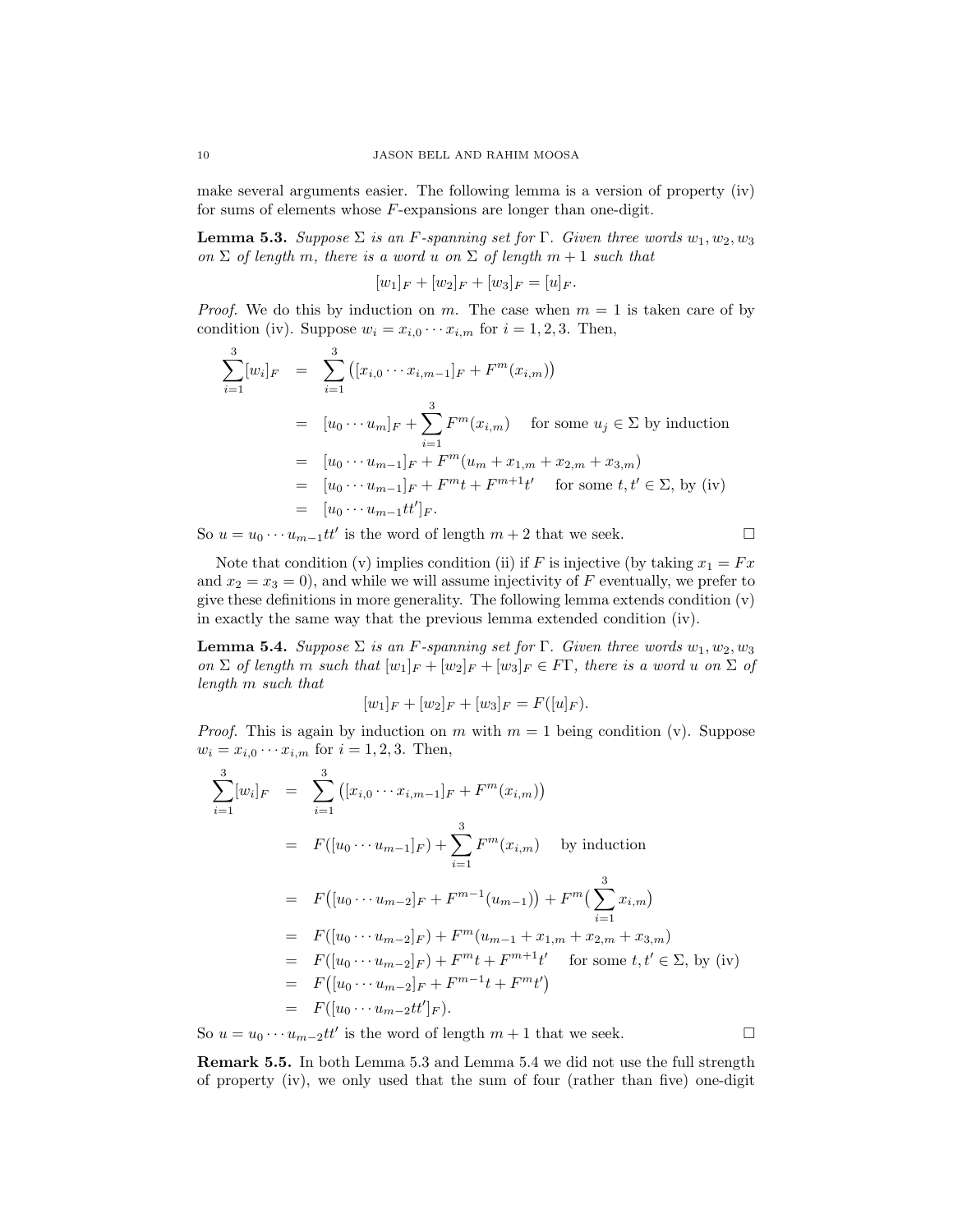elements is a two-digit element. However the stronger statement is used in the proof of Lemma 6.7(b) below.

We can always expand a given  $F$ -spanning set so that it contains any fixed element we want. Indeed, this follows from:

**Lemma 5.6.** Suppose  $\Sigma$  is an F-spanning set for  $\Gamma$ . Fixing  $m > 0$  let

 $\Sigma^{(m)} := \{ [w]_F : w \in \Sigma^*, \text{length}(w) = m \}.$ 

Then  $\Sigma^{(m)}$  is an F-spanning set for  $\Gamma$ .

*Proof.* Property (i) and (iii) are clearly inherited by  $\Sigma^{(m)}$ , and property (v) for  $\Sigma^{(m)}$  is precisely what Lemma 5.4 says.

For property (ii) suppose  $a \in \Gamma$  is such that  $Fa = [w]_F$  for some  $w \in \Sigma^*$  of length m. Say  $w = x_0 \cdots x_{m-1}$ . We may assume  $m > 1$ . Then

$$
F(a - x_1 - Fx_2 - \dots - F^{m-2}x_{m-1}) = x_0 \in \Sigma,
$$

and hence by (ii) for  $\Sigma$  we have  $y := a - x_1 - Fx_2 - \cdots - F^{m-2}x_{m-1} \in \Sigma$ . So  $a = y + [x_1 \cdots x_{m-1}]_F$ . By Lemma 5.3 we get  $a = [u]_F$  for some  $u \in \Sigma^*$  of length m. That is,  $a \in \Sigma^{(m)}$ .

We prove property (iv) by induction on m, the case of  $m = 1$  is just that  $\Sigma$ satisfies property (iv). We are given words  $w_1, \ldots, w_5$  on  $\Sigma$  of length  $m + 1$ . Write each  $w_i = [w'_i x_i]$  where  $w'_i$  is of length m and  $x_i \in \Sigma$ . Then,

$$
\sum_{i=1}^{5} [w_i]_F = \sum_{i=1}^{5} [w'_i]_F + F^m(\sum_{i=1}^{5} x_i)
$$
  
=  $[y_0 \cdots y_{m-1}]_F + F([z_0 \cdots z_{m-1}]_F) + F^m t + F^{m+1}(t')$   
=  $[y_0 \cdots y_{m-1} t]_F + F([z_0 \cdots z_{m-1} t']_F)$ 

where the second equality is by induction and (iv) for  $\Sigma$ , and the  $y_j$ ,  $z_j$  and  $t, t'$  are in  $\Sigma$ .

As it turns out we will want a bit more: that  $\Sigma^{(m)}$  be an  $F^m$ -spanning set also. We can get this if we assume in addition that  $F$  is injective.

**Lemma 5.7.** Suppose F is injective,  $\Sigma$  is an F-spanning set for  $\Gamma$ , and  $m > 0$ . Then  $\Sigma^{(m)}$  is an  $F^m$ -spanning set for  $\Gamma$ .

*Proof.* Property (i) is immediate, and property (ii) for  $(\Sigma^{(m)}, F^m)$  follows from property (ii) for  $(\Sigma^{(m)}, F)$ .

For property (iii), suppose  $x \in \Gamma$ . By property (iii) for  $(\Sigma, F)$  we have  $x =$  $[x_0 \cdots x_\ell]_F$  for some  $x_0, \ldots, x_\ell \in \Sigma$ . Write  $\ell = qm + r$  for some  $0 \le r < m$ . Then we have

$$
x = (x_0 + \dots + F^{m-1}x_{m-1}) + F^m(x_m + \dots + F^{m-1}x_{2m-1}) + \dots + F^{qm}(x_{qm} + \dots + F^r x_\ell).
$$

So x has an  $F^m$ -expansion with digits in  $\Sigma^{(m)}$ .

For property (iv), suppose  $x_1, \ldots, x_5 \in \Sigma^{(m)}$ . By property (iv) for  $(\Sigma^{(m)}, F)$ we have  $x_1 + \cdots + x_5 = y + F y'$  for some  $y, y' \in \Sigma^{(m)}$ . Note that  $F y'$  has an F-expansion of length  $m + 1$  with digits in  $\Sigma$ , so that by Lemma 5.3,  $y + Fy'$  has an F-expansion of length  $m + 2$  with digits in  $\Sigma$ . Say  $y + F y' = [t_0 \cdots t_{m+1}]_F$ . So

$$
x_1 + \dots + x_5 = y + Fy' = (t_0 + \dots + F^{m-1}t_{m-1}) + F^m(t_m + Ft_{m+1}).
$$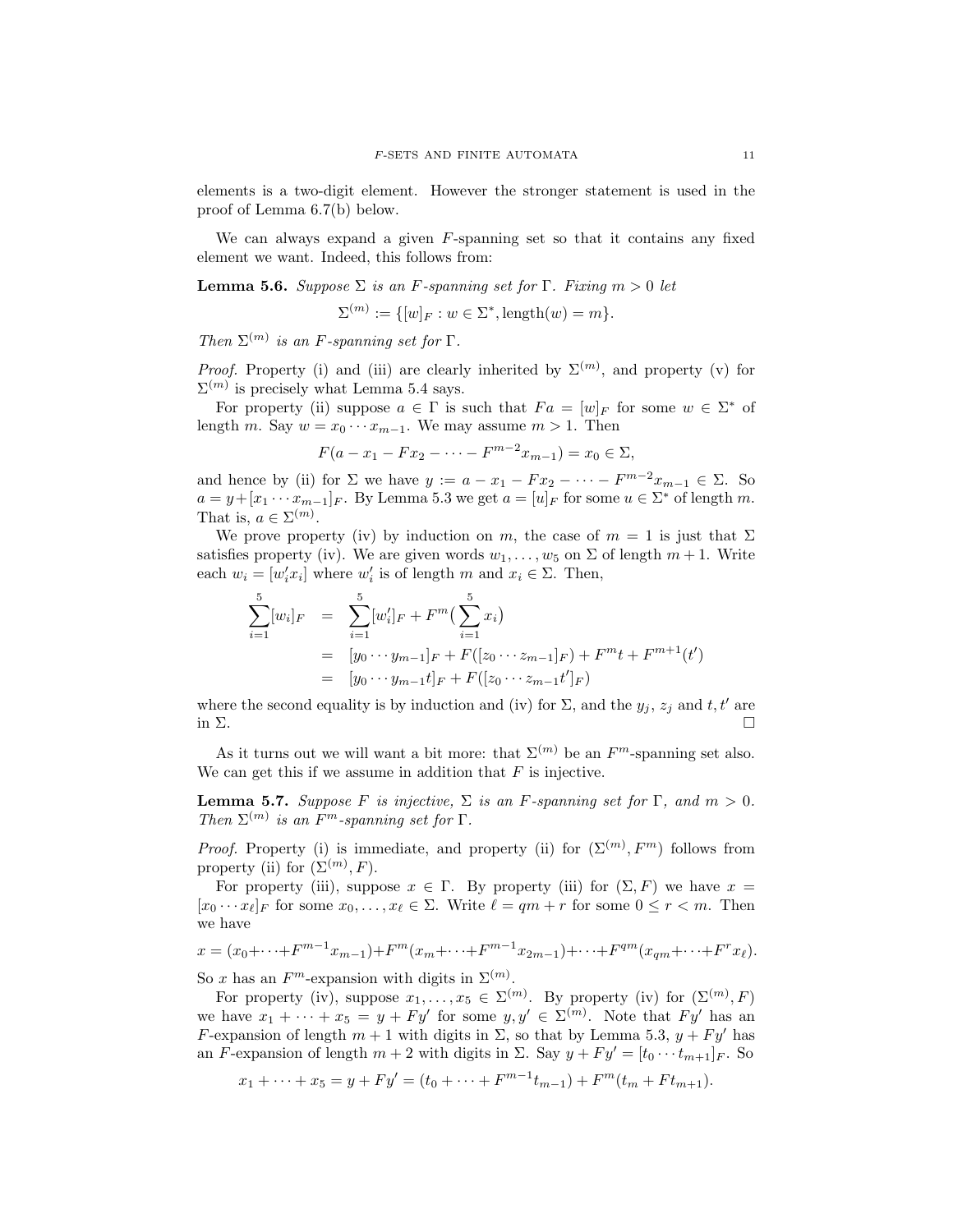So  $x_1 + \cdots + x_5$  has a 2-digit  $F^m$ -expansion in terms of  $\Sigma^{(m)}$ . (Note that we may assume  $m > 1$  so that  $t_m + F t_{m+1} \in \Sigma^{(m)}$ .)

Finally, for property (v), we will use injectivity of F. Suppose  $x_1, x_2, x_3 \in \Sigma^{(m)}$ and  $x_1 + x_2 + x_3 = F^m x$  for some  $x \in \Gamma$ . It suffices to show that  $x \in \Sigma^{(m)}$ . Since  $\Sigma^{(m)}$  is an F-spanning set and  $F^m x \in F\Gamma$ , we get that  $x_1 + x_2 + x_3 = Fy$  for some  $y \in \Sigma^{(m)}$ . By injectivity,  $F^{m-1}x = y \in \Sigma^{(m)}$ . But then  $x \in \Sigma^{(m)}$  by repeated use of property (ii) for  $(\Sigma^{(m)}, F)$ .  $,F$ ).

We now address the question of when F-spanning sets exist. In particular, we will show that they exist for any finitely generated subgroup of an isotrivial commutative algebraic group – and hence in any isotrivial Mordell-Lang context – as long as we allow replacing  $F$  by some power. Indeed, what is required is the existence of a suitable height function.

**Proposition 5.8.** Suppose  $\Gamma$  is a finitely generated abelian group with an injective endomorphism F. Suppose  $\Gamma$  admits a function  $h : \Gamma \to [0, \infty)$  satisfying

(1) for some  $D > 1$  and  $\kappa > 0$ ,

$$
h(-a) \le Dh(a) + \kappa
$$

and

$$
h(a+b) \le D(h(a) + h(b)) + \kappa
$$

for any  $a, b \in \Gamma$ ;

- (2) Northcott property: for every N there are only finitely many  $a \in A$  such that  $h(a) \leq N$ ;
- (3) canonicity: for some  $C > 1$ ,  $h(F(a)) \geq Ch(a)$  for all  $a \in \Gamma$  outside of a finite set.

Then, for some  $r > 0$ ,  $\Gamma$  has an  $F^r$ -spanning set.

*Proof.* Before we proceed let us point out that injectivity implies  $F(\Gamma)$  is of finite index in Γ. Indeed,  $F(\Gamma)$  and Γ have the same rank so that  $\Gamma/F(\Gamma)$  is of rank 0, but it is also finitely generated and hence must be finite.

Now, given a positive integer N, let  $\Sigma_N$  denote the set of elements of  $\Gamma$  such that one of x or  $-x$  has height at most N. Then by the Northcott property  $\Sigma_N$  is finite and for N large we have  $0 \in \Sigma_N$  and  $\Sigma_N$  contains all a for which  $h(F(a)) < Ch(a)$ . Then by construction we have that  $x \in \Sigma_N \implies -x \in \Sigma_N$ . Also, if  $x \notin \Sigma_N$ then  $h(Fx) \geq Ch(x) > N$  and  $h(-Fx) \geq Ch(-x) > N$ , and so  $Fx \notin \Sigma_N$ . So we have verified that  $(\Gamma, F, \Sigma_N)$  satisfies properties (i) and (ii) of Definition 5.1. These conditions then remain true of  $(\Gamma, F^r, \Sigma_N)$  for any  $r > 0$ .

Pick  $r > 0$  so that we have the inequalities:

- (i)  $(D^2N + D\kappa + \kappa)/(C^r D) \leq N;$
- (ii)  $6D^5(DN + \kappa) + 5D^4\kappa \leq C^rN;$
- (iii)  $3D^2(DN + \kappa) + 2D\kappa \leq C^rN$ .

We observe that since  $C^n \to \infty$  as  $n \to \infty$ , such an r exists. As we have seen, by injectivity,  $\Gamma/F^r\Gamma$  is a finite group. Note that the above inequalities remain true even as we increase N. So we may assume that  $\Sigma_N$  contains a complete set of coset representatives for  $F^r \Gamma$ .

We claim that  $(\Gamma, F^r, \Sigma_N)$  satisfies property (iii) from Definition 5.1. Toward a contradiction, suppose that there is some  $x \in \Gamma$  that does not have an  $F^r$ expansion with digits from  $\Sigma_N$ . Pick such an x of minimal height. Then  $x \notin \Sigma_N$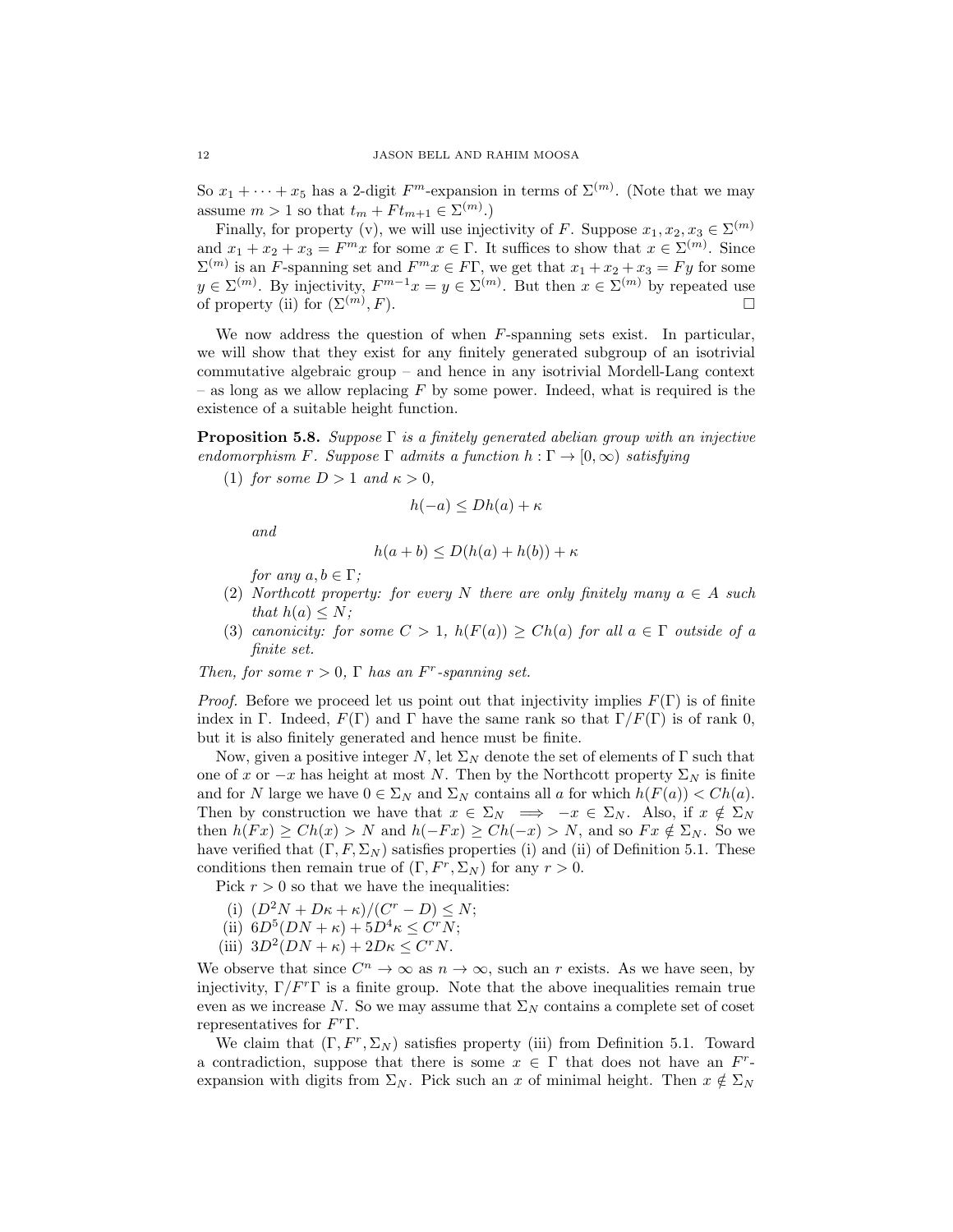since otherwise, we could take  $x = x_0$  would be such an expansion. By construction, there is some  $x_0 \in \Sigma_N$  such that  $x - x_0 \in F^r$ . Then  $x = x_0 + F^r y$ . If  $h(y) < h(x)$ then, by minimality,  $y$  has an  $F<sup>r</sup>$ -expansion and hence so does  $x$ . Thus we may assume that  $h(y) \geq h(x)$ . For the same reaon, we may assume that  $y \notin \Sigma_N$ . Hence,

$$
Crh(x) \leq Crh(y)
$$
  
\n
$$
\leq h(Fry) \text{ since } y \notin \Sigma_n
$$
  
\n
$$
\leq h(x - x_0)
$$
  
\n
$$
\leq Dh(x) + Dh(-x_0) + \kappa \text{ by condition (1)}
$$
  
\n
$$
\leq Dh(x) + D2N + D\kappa + \kappa
$$

where in the final line we use the fact that as  $x_0 \in \Sigma_N$ , either  $h(x_0) \leq N$  or  $h(-x_0) \leq N$ , and hence in either case  $h(-x_0) \leq DN + \kappa$  by condition (1). So  $(C^r - D)h(x) \le D^2N + D\kappa + \kappa$ . But  $(D^2N + D\kappa + \kappa)/(C^r - D) \le N$  by (i), and so  $h(x) \leq N$ , contradicting the fact that  $x \notin \Sigma_N$ .

Next observe that a simple induction on condition (1) gives

$$
h(y_1 + \dots + y_n) \le D^{n-1}(h(y_1) + \dots + h(y_n)) + (n-1)D^{n-2}\kappa
$$

for all  $y_1, \ldots, y_n \in \Gamma$ . Now, if  $x_1, \ldots, x_5 \in \Sigma_N$  then there is some  $t \in \Sigma_N$  such that  $x_1 + \cdots + x_5 - t \in F^r\Gamma$ . It follows that

$$
h(x_1 + x_2 + \dots + x_5 - t) \le 6D^5(DN + \kappa) + 5D^4 \kappa \le C^r N.
$$

On the other hand, if we let t' be such that  $F^{r}t' = x_1 + \cdots + x_5 - t$  then

$$
h(x_1 + x_2 + \dots + x_5 - t) \ge C^r h(t').
$$

So  $h(t') \leq N$  and hence  $t' \in \Sigma_N$ . We have written  $x_1 + \cdots + x_5$  as the two digit element  $t + F^{r}t'$ , verifying condition (iv) for  $(\Gamma, F^{r}, \Sigma_{N}).$ 

Finally, to prove condtion (v) of an F<sup>r</sup>-spanning set, suppose  $x_1, x_2, x_3 \in \Sigma_N$ and  $x_1 + x_2 + x_3 \in F^r(\Gamma)$ . Then  $x_1 + x_2 + x_3 = F^r t$  for some  $t \in \Gamma$ . Note that  $h(F^rt) \leq 3D^2(DN + \kappa) + 2D\kappa \leq C^rN$  on the one hand and  $h(F^rt) \geq C^r h(t)$  on the other. So  $h(t) \leq N$  and we get that  $t \in \Sigma_N$ , as desired.

**Corollary 5.9.** Suppose G is a commutative algebraic group over a finite field  $\mathbb{F}_q$ and  $F : G \to G$  is the endomorphism induced by the q-power Frobenius map. Suppose  $\Gamma$  is a finitely generated subgroup of G that is preserved by F. Then  $\Gamma$  has an  $F^r$ -spanning set for some  $r > 0$ .

*Proof.* Write G as an open subset of a closed subsets of  $\mathbb{P}_n$ . There is a finite open cover  $\{U_i\}_{i=1}^m$  of G, and homogeneous  $Q_0^{(i)}, Q_1^{(i)}, \ldots, Q_n^{(i)} \in \mathbb{F}_q[x_0, \ldots, x_n]$  with no common zeros on  $U_i$ , such that for  $x \in U_i$  we have

$$
-x = [Q_0^{(i)}(x) : Q_1^{(i)}(x) : \cdots : Q_n^{(i)}(x)].
$$

Similarly, there is a finite open cover  $\{V_i\}_{i=1}^{\ell}$  of  $G \times G \subset \mathbb{P}_n \times \mathbb{P}_n$  and homogeneous  $P_0^{(i)}, P_1^{(i)}, \ldots, P_n^{(i)} \in \mathbb{F}_q[x_0, \ldots, x_n, y_0, \ldots, y_n],$  with no common zeros on  $V_i$ , such that for all  $(x, y) \in V_i$  we have

$$
x + y = [P_0^{(i)}(x, y) : \cdots : P_n^{(i)}(x, y)].
$$

Let  $D$  denote the maximum of the total degrees of all these  $P$ 's and  $Q$ 's.

Fix a finitely generated extension K of  $\mathbb{F}_q$  such that  $\Gamma \leq G(K)$ . Let  $1 = e_1, \ldots, e_s$ be a basis for K over  $K^{\langle q \rangle} := \{x^q : x \in K\}$ . We then have maps  $\lambda_i : K \to K$  defined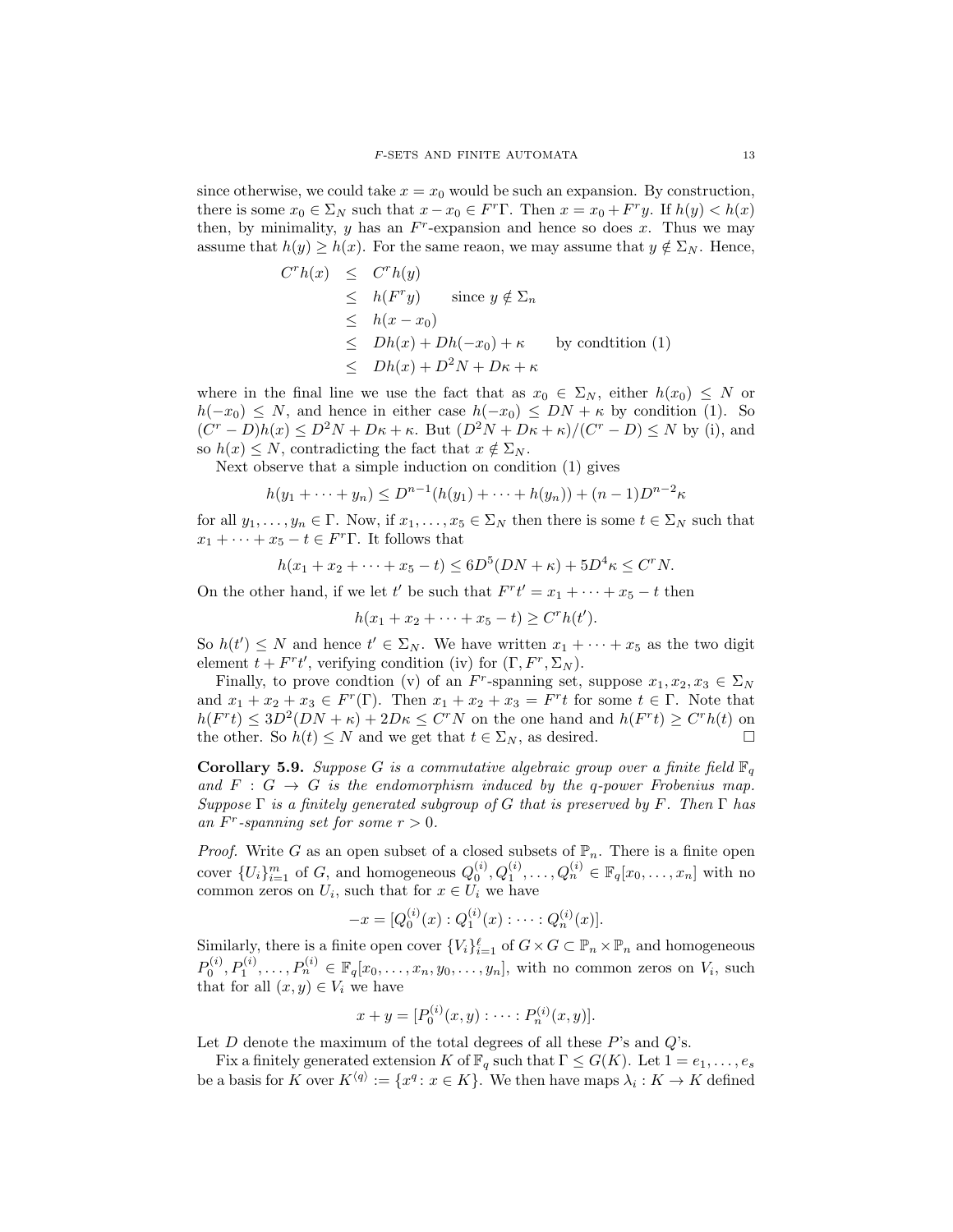by the rule  $a = \sum_{n=1}^{s}$  $i=1$  $\lambda_i(a)^q e_i$ . Let V be a finite-dimensional  $\mathbb{F}_q$ -vector subspace of K such that  $e_1, \ldots, e_s \in V$  and K is the field of fractions of the  $\mathbb{F}_q$ -subalgebra, A, of  $K$  generated by  $V$ .

For  $\alpha \in K$ , we define  $h_0(\alpha)$  to be the smallest nonnegative integer s such that  $\alpha$  can be written as a ratio  $a/b$  with  $a, b \in V^s$ . Here  $V^0 := \mathbb{F}_q$  and for  $s > 0$ ,  $V^s$  denotes the  $\mathbb{F}_q$ -vector space generated by the s-fold products of elements in V. Given  $x = [x_0 : \cdots : x_n] \in \mathbb{P}_n(K)$ , we note that there is a representation of x such that  $x_0, \ldots, x_n \in A$ , and we define  $h(x)$  to be inf{max  $(h_0(x_0), \ldots, h_0(x_n))$ }, where the infimum is taken as  $x_0, \ldots, x_n$  range over all representations of x with each  $x_i \in A$ .

Notice that  $h_0(x + y) \le \max(h_0(x), h_0(y))$  and  $h_0(xy) \le h_0(x) + h_0(y)$ , for all  $x, y \in A$ . Since the P's and Q's defining addition and additive inverse on G have coefficients in  $\mathbb{F}_q$  and degree bounded by D, it follows that  $h(x+y) \le Dh(x)+Dh(y)$ and  $h(-x) \le Dh(x)$  for all  $x, y \in G$ . So h satisfies property (1) of Proposition 5.8 with  $\kappa = 0$ . That the Northcott property holds for h is straightforward as each  $V^i$ is a finite set. It remains to verify canonicity.

By [5, Proposition 5.2] there is some  $\ell$  such that  $\lambda_i(V^{d\ell}) \subseteq V^{d\ell-d}$  for all  $i =$  $1, \ldots, m$  and all  $d > 0$ . We show that  $C := \frac{\ell^2}{\ell^2}$  $\frac{\ell^2}{\ell^2-1}$  works. Let *a* ∈ *A* be such that  $a^q \notin V^{\ell^2+\ell}$ . This omits only a finite set of elements of A. Write  $h_0(a^q) = \ell d + r$ for some  $0 \le r < \ell$ . Then  $d > \ell$  and  $a^q \in V^{\ell d+r} \subseteq V^{\ell(d+1)}$ . Hence  $a = \lambda_1(a^q) \in$  $V^{(\ell-1)(d+1)}$  by choice of  $\ell$ . It follows that  $\frac{h_0(a^q)}{h_0(a)} \geq \frac{\ell^d}{(\ell-1)(d+1)} \geq \frac{\ell^2}{\ell^2-1}$  $\frac{\ell^2}{\ell^2-1}$  since  $d \geq \ell$ . So we have  $h_0(Fa) \geq Ch_0(a)$ . It follows that  $h(Fx) \geq Ch(x)$  for any  $x \in \mathbb{P}_n(K)$ except for the finitely many that only have representatives with each co-ordinate having qth powers in  $V^{\ell^2+\ell}$ .

So h satisfies the condition of Proposition 5.8, and we can conclude the existence of an  $F^r$ -spanning set for some  $r > 0$ .

## 6. Generalised F-automaticity

Suppose  $\Gamma$  is a finitely generated abelian group and F is an endomorphism of  $\Gamma$ . We will introduce in this section a natural notion of F-automaticity extending the classical notion when  $F$  is an integer, and prove that under some mild conditions F-sets are F-automatic (thus generalising Theorem 4.2).

We begin with a preliminary notion.

**Definition 6.1.** Suppose  $\Sigma$  is an F-spanning set for Γ. A subset  $S \subseteq \Gamma$  is  $(\Sigma, F)$ *automatic* if  $\{w \in \Sigma^* : [w]_F \in S\}$  is a regular language. In other words, there is a finite automaton A which takes as inputs finite words on the alphabet  $\Sigma$ , such that a word  $x_0x_1 \cdots x_m$  is accepted by A if and only if  $x_0 + F x_1 + \cdots + F^m x_m \in S$ .

Our automata are reading words from left to right. As in the classical case we want to describe this more algebraically in terms of kernels: given  $S \subseteq \Gamma$ , the  $(\Sigma, F)$ -kernel is the collection of all subsets of  $\Gamma$  of the form

$$
S_{x_0\cdots x_{m-1}} := \{ x \in \Gamma : x_0 + F x_1 + \cdots + F^{m-1} x_{m-1} + F^m x \in S \}
$$

as we range over all  $m \geq 0$  and  $x_0, \ldots, x_{m-1} \in \Sigma$ . (Note that  $S_{\emptyset} = S$ .)

**Lemma 6.2.** A subset is  $(\Sigma, F)$ -automatic if and only if its  $(\Sigma, F)$ -kernel is finite.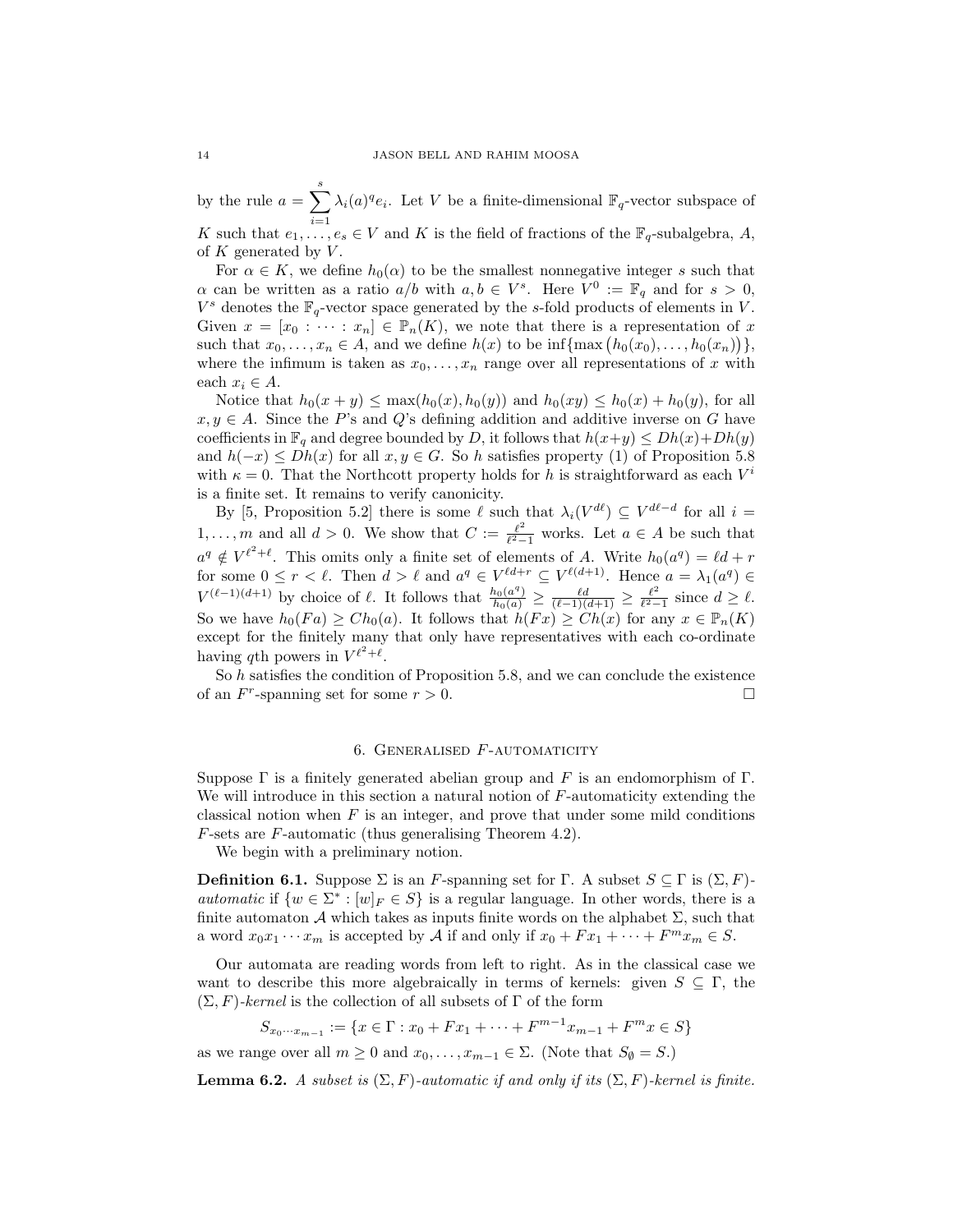Proof. The classical proof extends immediately to this setting, but we give details for completeness.

Suppose  $A$  is an automaton that recognises  $S$ . Let  $I$  be the initial state of  $A$ . Then for any word  $w = x_0 \cdots x_{m-1} \in \Sigma^*$ , let  $\mathcal{A}_w$  be the automaton that is the same as A except that its initial state is  $I \cdot w$ , the state A ends up in upon the input w. Then it is not hard to see that  $\mathcal{A}_w$  recognises  $S_w$ . Indeed;

$$
y_0 \cdots y_{r-1} \text{ is accepted by } \mathcal{A}_w \iff x_0 \cdots x_{m-1} y_0 \cdots y_{r-1} \text{ is accepted by } \mathcal{A}
$$
  

$$
\iff x_0 + \cdots + F^{m-1} x_{m-1} + F^m(y_0 + \cdots + F^{r-1} y_{r-1}) \in S
$$
  

$$
\iff y_0 + \cdots + F^{r-1} y_{r-1} \in S_w
$$

Since  $A$  has only finitely many states, we get only finitely many distinct automata  $\mathcal{A}_w$  as we range over all words w, and hence only finitely many subsets  $S_w$ .

Conversely, suppose S has finite  $(\Sigma, F)$ -kernel. Consider the automaton whose states are the elements of the kernel, whose initial state is  $S = S_{\emptyset}$ , whose accepting states are those  $S_w$  which contain 0, and whose transitions are given by  $S_w \cdot x :=$  $S_{wx}$ . Note that for any word w, this automaton excepts w if and only if  $0 \in$  $S_w$ , which happens if and only if  $[w]_F \in S$ . So it witnesses that S is  $(\Sigma, F)$ automatic.

This allows us to show that automaticity does not depend on the choice of the F-spanning set.

**Proposition 6.3.** Suppose  $\Sigma$  is an F-spanning set,  $\Theta$  is an F<sup>r</sup>-spanning set for some  $r > 0$ , and  $S \subseteq \Gamma$ . If S is  $(\Sigma, F)$ -automatic then it is  $(\Theta, F^r)$ -automatic.

In particular, taking  $r = 1$  and by symmetry,  $(\Sigma, F)$ -automaticity does not depend on the choice of F-spanning set  $\Sigma$ .

Proof. We use the finite kernel characterisation of automaticity given by Lemma 6.2. Let  $S = S_0, \ldots, S_t$  denote the elements of the  $(\Sigma, F)$ -kernel of S. As  $\Theta$  is finite, there is  $M > 0$  such that every element of  $\Theta$  has an F-expansion with digits from  $\Sigma$  of length M. Let  $\mathcal T$  denote all sets of the form  $S_j - [w]_F$  where  $j \in \{0, \ldots, t\}$ and w ranges over all words on  $\Sigma$  of length M. We claim that the  $(\Theta, F^r)$ -kernel of S is contained in T. Note that  $S \in \mathcal{T}$  by choosing  $j = 0$  and w the word  $0^M$ . So it suffices to show that if  $T \in \mathcal{T}$  and  $z \in \Theta$  then  $T_z := \{y \in \Gamma : z + F^r y \in T\} \in \mathcal{T}$ . Suppose  $T = S_j - [w]_F$  for some j and some  $w \in \Sigma^*$  of length M. Write  $z = [w']_F$ for some other word w' on  $\Sigma$  of length  $M$  – possible by the choice of M. By Lemma 5.3 there is  $u = u_0 u_1 \dots u_M \in \Sigma^*$  such that  $[w]_F + [w']_F = [u]_F$ . Then

$$
T_z = \{ y \in \Gamma : z + F^r y \in S_j - [w]_F \}
$$
  
\n
$$
= \{ y \in \Gamma : [w']_F + F^r y + [w]_F \in S_j \}
$$
  
\n
$$
= \{ y \in \Gamma : F^r y + [u]_F \in S_j \}
$$
  
\n
$$
= \{ y \in \Gamma : [u_0 \cdots u_{r-1}]_F + F^r (y + u_r + \cdots + F^{M-r} u_M) \in S_j \}
$$
  
\n
$$
= \{ y \in \Gamma : y + u_r + \cdots + F^{M-r} u_M \in (S_j)_{u_0, \ldots, u_{r-1}} \}
$$
  
\n
$$
= S_k - [u_r \cdots u_M]_F \quad \text{where } (S_j)_{u_0, \ldots, u_{r-1}} = S_k.
$$

Note that if  $M < r$  then  $[u_r \cdots u_M]_F = 0$ . In any case, as  $r > 0$  we have  $[u_r \cdots u_M]_F \in \Sigma^{(M)}$ , and so  $T_z \in \mathcal{T}$ . As  $\mathcal{T}$  is finite, we have shown that the  $(\Theta, F^r)$ -kernel of S is finite, and hence S is  $(\Theta, F^r)$ -automatic.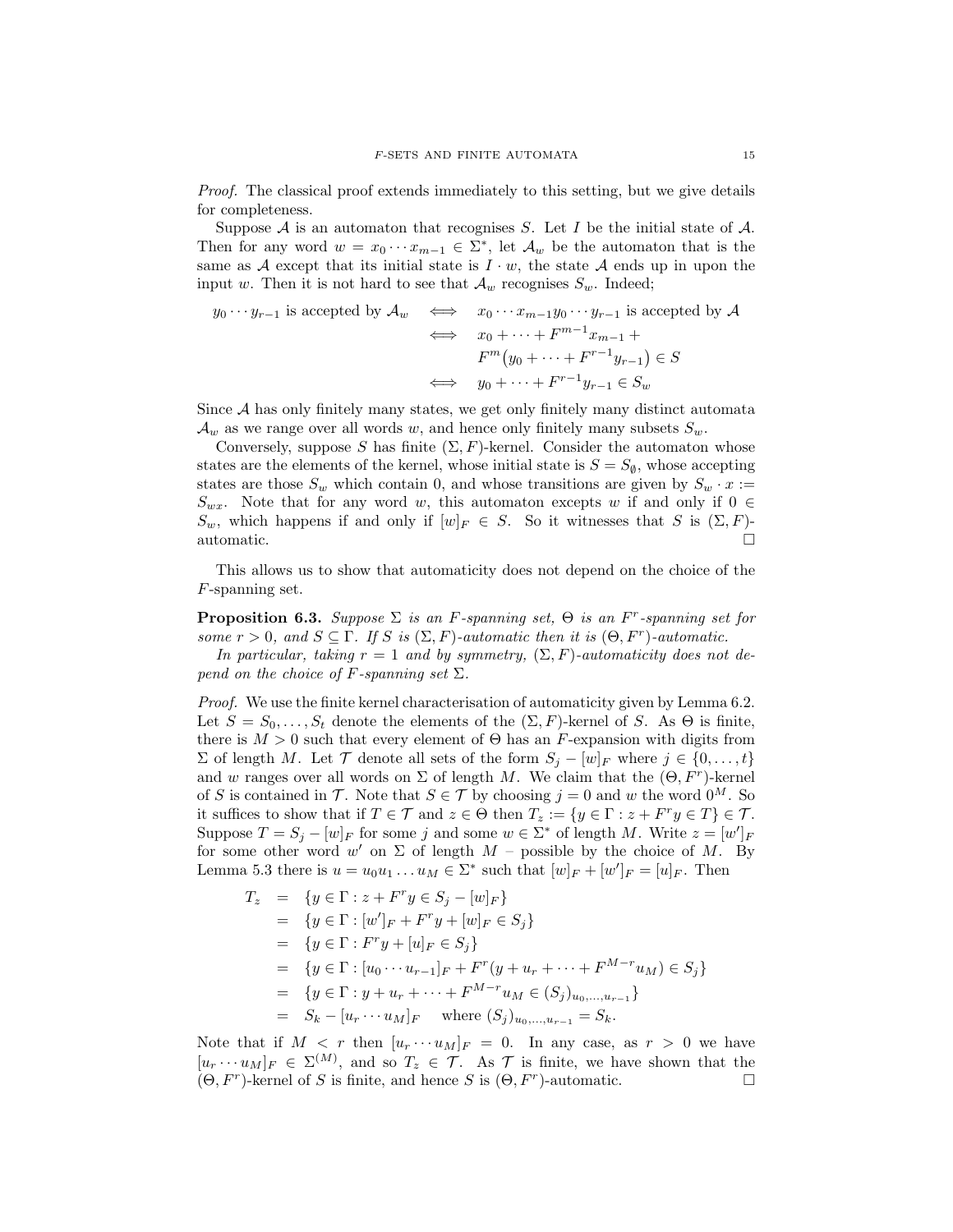**Definition 6.4** (F-automatic). Suppose  $\Gamma$  is a finitely generated abelian group and F is an endomorphism of  $\Gamma$  such that  $\Gamma$  admits an  $F^r$ -spanning set for some  $r > 0$ . A subset  $S \subseteq \Gamma$  is defined to be F-automatic if for some  $r > 0$  and some (equivalently any by Proposition 6.3)  $F^r$ -spanning set  $\Sigma$ , S is  $(\Sigma, F^r)$ -automatic.

The following ensures that by this definition we are indeed generalising the case when  $\Gamma = \mathbb{Z}$  and F is (multiplication by) an integer.

**Proposition 6.5.** Suppose  $\Gamma = \mathbb{Z}$  and F acts as multiplication by an integer  $k > 1$ . The notion of F-automaticity defined here agrees with k-automaticity in the classical sense.

*Proof.* Suppose  $S \subseteq \mathbb{Z}$  is F-automatic in the sense of Definition 6.4. Then, for some  $r > 0$ , and any F<sup>r</sup>-spanning set  $\Sigma$  of  $\mathbb{Z}, S$  is  $(\Sigma, F^r)$ -automatic. Note that by Lemmas 5.7 and 6.3, for any  $s > 0$ ,  $\Sigma^{(s)}$  is an  $F^{rs}$ -spanning set and S is  $(\Sigma^{(s)}, F^{rs})$ automatic. So replacing r with rs, we may assume that  $k^r \geq 4$ . In that case, we can take  $\{-(k^r-1), \ldots, 0, \ldots, k^r-1\}$  for  $\Sigma$  by Example 5.2. We will show that S is  $k^r$ -automatic in the classical sense; it is well known (and easy to see) that  $k^r$ automaticity implies k-automaticity in the classical sense. By [1, Proposition 5.1], this is equivalent to showing that  $S$  has only finitely many  $k^r$ -kernels. These are just  $(\Sigma, F^r)$ -kernels in our sense, except that they are of the form  $S_{x_0\cdots x_{m-1}}$  where all the  $0 \leq x_i < k^r$ . Let us call them the "nonnegative"  $(\Sigma, F^r)$ -kernels. In any case, by Lemma 6.2, there are only finitely many  $(\Sigma, F^r)$ -kernels; and hence there are only finitely many nonnegative ones. So  $S$  is  $k^r$ -automatic, and hence  $k$ -automatic, classically.

Suppose, for the converse, that S is k-automatic in the classical sense. Let  $r > 0$ be such that  $k^r \geq 4$ . So  $\Sigma := \{-(k^r-1), \ldots, 0, \ldots, k^r-1\}$  is an  $F^r$ -spanning set for  $\mathbb{Z}$ . We show that S is  $(\Sigma, \overline{F})$ -automatic. By assumption, S has only finitely many nonnegative  $(\Sigma, F^r)$ -kernels. Let  $\mathcal T$  be the collection of these nonnegative  $(\Sigma, F^r)$ -kernels together with their translations by the integer 1. We claim these are all the  $(\Sigma, F^r)$ -kernels of S. We need to show that for any  $T \in \mathcal{T}$  and any  $a \in \Sigma$ , the kernel  $T_a \in \mathcal{T}$ . There are several cases to consider.

Suppose T is a nonnegative  $(\Sigma, F^r)$ -kernel of S. If  $a \geq 0$  then  $T_a$  is another nonnegative  $(\Sigma, F)$ -kernel of S, and hence is again in T. If  $a < 0$  then  $0 < a + k^r <$  $k^r$  and  $T_a = \{x \in \mathbb{Z} : a + k^r x \in T\} = \{x \in \mathbb{Z} : (a + k^r) + k^r (x - 1) \in T\} = 1 + T_{a + k^r}$ which by construction is also in  $\mathcal{T}$ .

Now suppose  $T = 1 + T'$  where T' is a nonnegative  $(\Sigma, F^r)$ -kernel of S. If  $a \ge 1$ then  $0 \leq a - 1 < k^r$  and

$$
T_a = \{x \in \mathbb{Z} : a + k^r x \in 1 + T'\} = \{x \in \mathbb{Z} : a - 1 + k^r x \in T'\} = T'_{a-1}
$$

which is an element of  $\mathcal{T}$ . If  $-k^r + 1 < a < 1$ , then  $-k^r < a - 1 < 0$  and

$$
T_a = (1 + T')_a = T'_{a-1}
$$

which is in  $\mathcal T$  by the case considered in the previous paragraph. Finally, if  $a =$  $-k^{r}+1$  then  $T_a = \{x \in \mathbb{Z} : a + k^{r}x \in 1 + T'\} = \{x \in \mathbb{Z} : -k^{r} + k^{r}x \in T'\} = 1 + T'_0$ which is also in  $\mathcal{T}$ .

So S has only finitely many  $(\Sigma, F^r)$ -kernels and is thus, by Lemma 6.2, Fautomatic in our sense.  $\hfill \square$ 

Remark 6.6. Using a similar argument, with a somewhat more complicated decomposition over quadrants, one can prove a multidimensional version of the above proposition for  $\mathbb{Z}^d$  when F is multiplication by  $k > 1$ .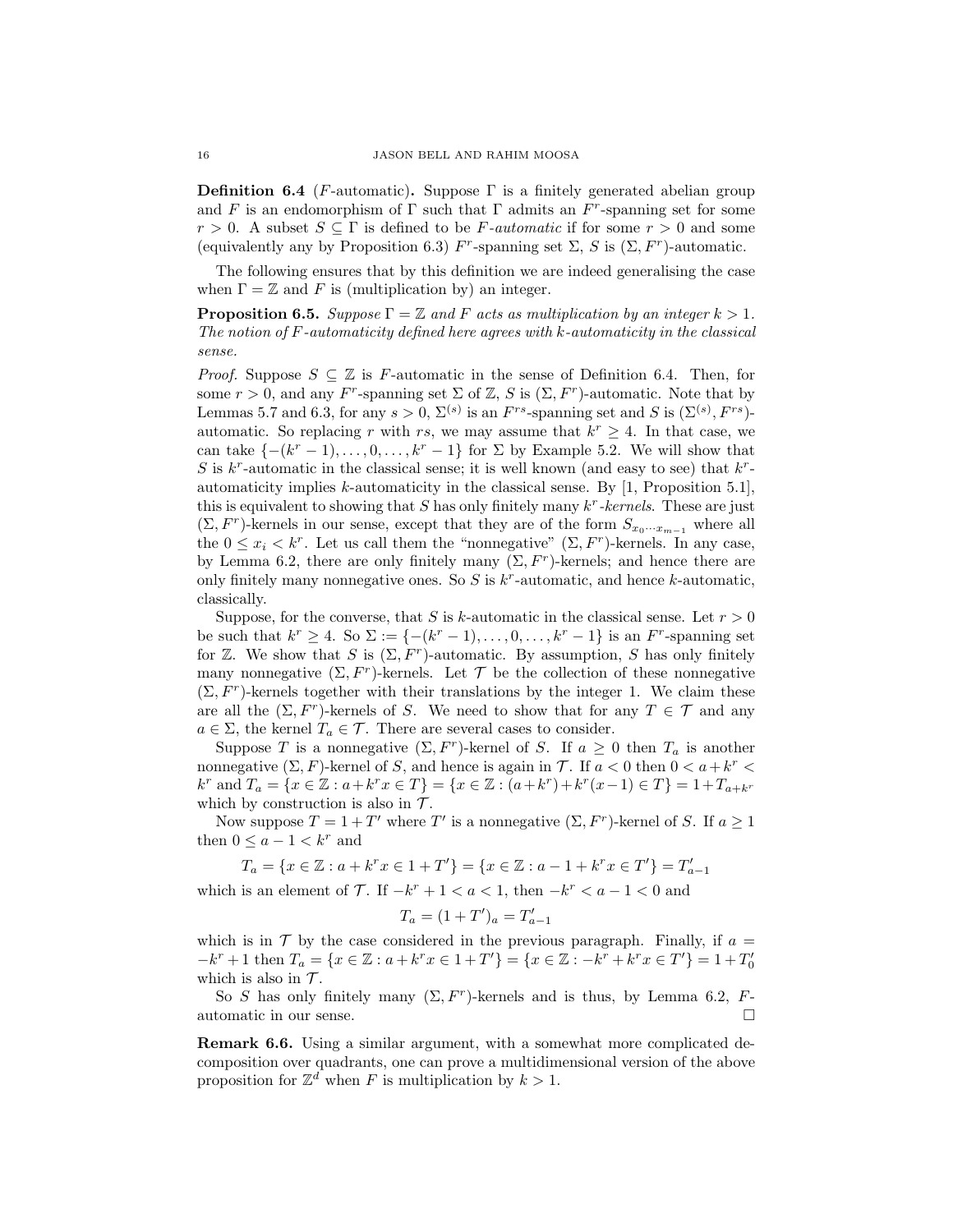In order to deal with the fact that elements of  $\Gamma$  do not necessarily have unique F-expansions, the following lemma will be useful.

**Lemma 6.7.** Suppose F is injective and  $\Sigma$  is an F-spanning set for  $\Gamma$ .

(a) Consider the equivalence relation  $\sim$  on  $\Sigma^*$  given by

$$
w \sim u \iff
$$
 length $(w)$  = length $(u)$  and  $[w]_F = [u]_F$ .

Then  $\sim$ , as a subset of  $(\Sigma \times \Sigma)^*$ , is regular.

(b) Let G denote the subset of  $\Sigma^* \times \Sigma^* \times \Sigma^*$  made up of triples of words  $(u, v, w)$ , all of the same length, satisfying  $[u]_F + [v]_F = [w]_F$ . Then G is regular as a subset of  $(\Sigma \times \Sigma \times \Sigma)^*$ .

*Proof.* For part (a) we describe a finite automaton  $A$  which takes as input the pair of words  $w = x_0 x_1 \cdots x_{n-1}$  and  $u = y_0 y_1 \cdots y_{n-1}$  on  $\Sigma$ , and reads it left to right as the word  $(x_0, y_0)(x_1, y_1)\cdots(x_{n-1}, y_{n-1})$  on  $\Sigma \times \Sigma$ . We want A to accept  $(w, u)$  if and only if  $x_0 + F x_1 + \cdots + F^{n-1} x_{n-1} = y_0 + F y_1 + \cdots + F^{n-1} y_{n-1}$ .

The states of A are given by all pairs  $(x, y) \in \Sigma^2$ . The initial state is  $(0, 0)$ . The accepting states are those  $(x, y)$  such that  $x + F y = 0$ . If  $x \notin F(\Sigma)$  then the state  $(x, y)$  is a terminal rejecting state. So assuming  $x \in F(\Sigma)$ , we need to say how A transitions from the state  $(x, y)$  on an input  $(a, b) \in \Sigma \times \Sigma$ . Choose  $\hat{x} \in \Sigma$  such that  $x = F(\hat{x})$ , and choose  $x', y' \in \Sigma$  such that  $\hat{x} + y + a - b = x' + F(y')$ , using property (iv) of spanning sets (Defintion 5.1). Then  $A$  transitions from the state  $(x, y)$  to the state  $(x', y')$  when it reads  $(a, b)$ .

Note that by property (ii) of spanning sets,  $x \in F(\Sigma)$  is equivalent to  $x \in F(\Gamma)$ , for all  $x \in \Sigma$ .

Claim: If  $n = \text{length}(w) = \text{length}(u)$  and on input  $(w, u)$  the terminal state of *A* is  $(x, y)$  then either  $x \notin F(\Sigma)$  or  $[w]_F - [u]_F = F^{n-1}x + F^n y$ . We prove this by induction on *n*, the case of  $n = 0$  being vacuous. Suppose  $w = w'a$  and  $u = u'b$ where w' and u' are of length n. Let  $(x', y')$  be the state of A upon input  $(w', u')$ and  $(x, y)$  be the state of A upon input  $(w, u)$ . If  $x' \notin F(\Sigma)$  then  $(x', y')$  is a terminal rejecting state and so  $x = x' \notin F(\Sigma)$ . So assume  $x' \in F(\Sigma)$ . Then by construction we have  $\hat{x} + y' + a - b = x + Fy$  where  $x' = F(\hat{x})$  and  $\hat{x} \in \Sigma$ . So,

$$
[w]_F - [u]_F = [w']_F - [u']_F + (F^n a - F^n b)
$$
  
= 
$$
F^{n-1}x' + F^n y' + (F^n a - F^n b)
$$
 by the inductive hypothesis  
= 
$$
F^n(\hat{x} + y' + a - b)
$$
  
= 
$$
F^n x + F^{n+1} y
$$

as desired.

Let  $(x, y)$  be the state of A upon input  $(w, u)$ . We show that  $(x, y)$  is an accepting state of A if and only if  $[w]_F = [u]_F$ . The left-to-right direction is now clear: if  $(x, y)$  is an accepting state then  $x + F y = 0$  by construction, and since  $x = F(-y)$ , the Claim gives us that  $[w]_F - [u]_F = F^{n-1}(x + Fy) = 0.$ 

Conversely, suppose  $[w]_F = [u]_F$ . If  $x \in F(\Sigma)$  then by the Claim we have  $0 = [w]_F - [u]_F = F^{n-1}(x + Fy)$  and so by injectivity of F we get  $x + Fy = 0$ , and it follows that  $(x, y)$  is an accepting state as desired. So assume toward a contradiction that  $x \notin F(\Sigma)$ . Then  $(x, y)$  is a terminal rejecting state. Let's consider the first time A gets there on input  $(w, u)$ . That is, write  $w = w'aw''$  and  $u = u'bu''$  where the state of A on input  $(w', u')$  is  $(x', y') \neq (x, y)$ , but on input  $(w'a, u'b)$  the state is  $(x, y)$ . It must be that  $(x', y')$  is not terminal rejecting, so there is  $\hat{x} \in \Sigma$  such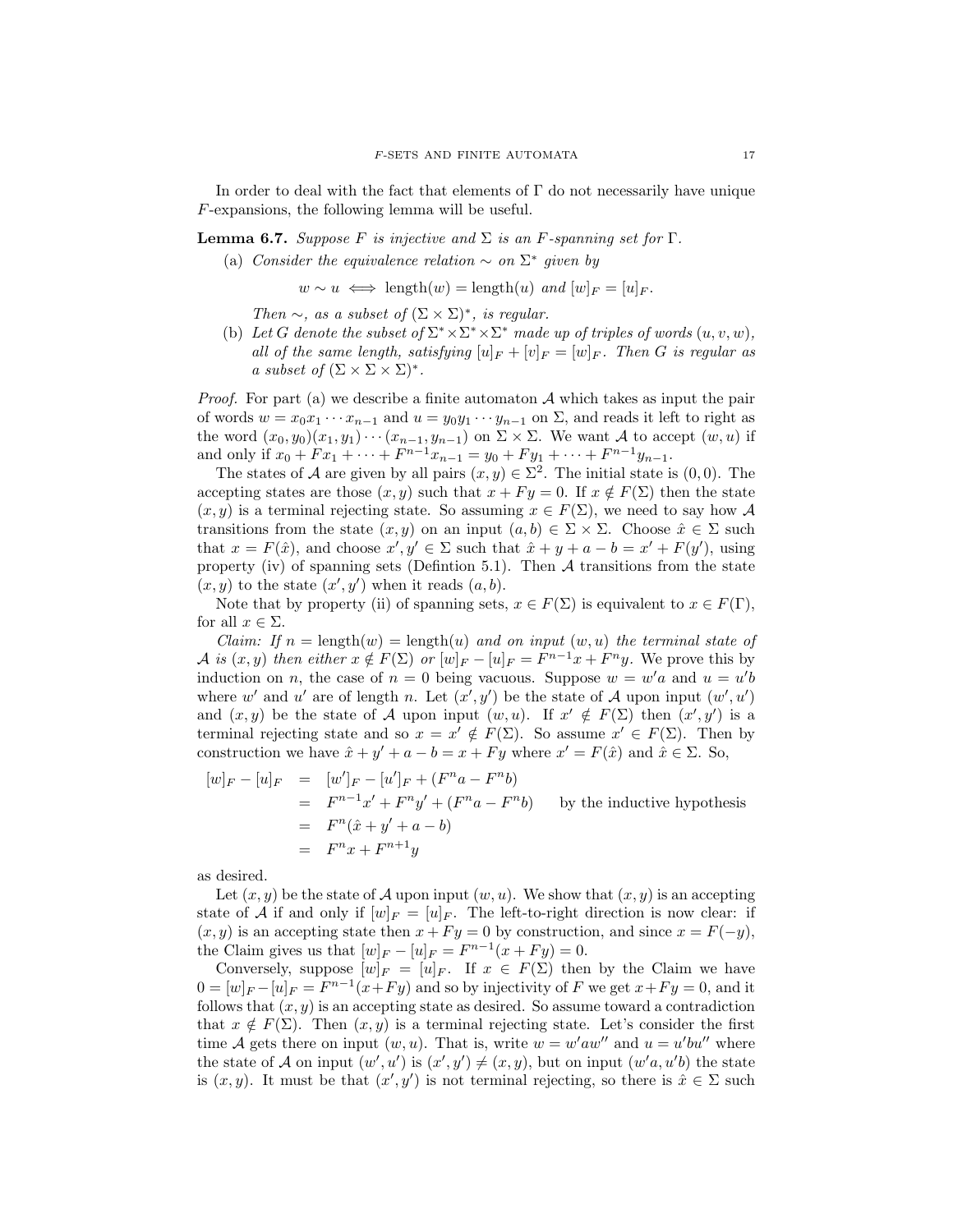that  $x' = F(\hat{x})$  and  $\hat{x} + y' + a - b = x + Fy$ . Let  $m = \text{length}(w') = \text{length}(u')$ . We have,

$$
0 = [w]_F - [u]_F
$$
  
\n
$$
= [w']_F - [u']_F + F^m(a - b) + F^{m+1}([w'']_F - [u'']_F)
$$
  
\n
$$
= F^{m-1}(x') + F^m(y') + F^m(a - b) + F^{m+1}([w'']_F - [u'']_F) \text{ by the Claim}
$$
  
\n
$$
= F^m(\hat{x} + y' + a - b) + F^{m+1}([w'']_F - [u'']_F)
$$
  
\n
$$
= F^m x + F^{m+1}(y + [w'']_F - [u'']_F)
$$

so that  $F^m x \in F^{m+1}(\Gamma)$ . By injectivity of F we get that  $x \in F(\Gamma)$ , and hence  $x \in F(\Sigma)$  by property (ii). This contradiction completes the proof of the Lemma.

Part (b) has a rather similar proof. Our automaton  $\beta$  that will accept G is defined as follows. The states of  $\beta$  are the same as those of  $\mathcal{A}$ : they are given by all pairs  $(x, y) \in \Sigma^2$ , with initial state  $(0, 0)$ , and accepting states those  $(x, y)$  such that  $x + F y = 0$ . Again, if  $x \notin F(\Sigma)$  then the state  $(x, y)$  is a terminal rejecting state. So assuming  $x \in F(\Sigma)$ , we need to say how B transitions from the state  $(x, y)$  on an input  $(a, b, c) \in \Sigma \times \Sigma \times \Sigma$ . Choose  $\hat{x} \in \Sigma$  such that  $x = F(\hat{x})$ , and choose  $x', y' \in \Sigma$  such that  $\hat{x} + y + a + b - c = x' + F(y')$ , using property (iv) of spanning sets (Defintion 5.1). Then  $\beta$  transitions from the state  $(x, y)$  to the state  $(x', y')$  when it reads  $(a, b, c)$ . The corresponding claim in this case is that If  $(u, v, w)$  is a triple of words of length n, and on input  $(u, v, w)$  the terminal state of B is  $(x, y)$  then either  $x \notin F(\Sigma)$  or  $[u]_F + [v]_F - [w]_F = F^{n-1}x + F^n y$ . The proof is by induction on  $n$ , is very much like part  $(a)$ , and is left to the reader. From this claim, one shows, again exactly as in part (a), that  $\mathcal{B}$  works.

We can now prove some closure properties for F-automatic sets.

**Proposition 6.8.** Suppose F is injective. The F-automatic subsets of  $\Gamma$  satisfy the following closure properties:

- (a) Finite unions of F-automatic sets are F-automatic.
- (b) If  $r > 0$ ,  $\Sigma$  is an F<sup>r</sup>-spanning set for  $\Gamma$ , and  $\mathcal{L} \subseteq \Sigma^*$  is a regular language, then  $\{[u]_{F^r} : u \in \mathcal{L}\}\$ is  $(\Sigma, F^r)$ -automatic (and hence F-automatic).
- (c) Finite set sums of F-automatic sets are F-automatic.
- (d) If  $\Gamma$  has an  $F^r$ -spanning set for some  $r > 0$  then singletons are F-automatic.
- (e) For any  $r > 0$  for which there exists an  $F<sup>r</sup>$ -spanning set,  $F<sup>r</sup>$ -invariant subgroups of  $\Gamma$  are F-automatic.

*Proof.* Suppose  $S_1$  is  $(\Sigma_1, F^r)$ -automatic and  $S_2$  is  $(\Sigma_2, F^s)$ -automatic. Let  $m = rs$ . Then, by Lemma 5.7,  $\Sigma_1^{(s)}$  is an  $F^m$ -spanning set, and by Lemma 6.3, both  $S_1$  and  $S_2$  are  $(\Sigma_1^{(s)}, F^m)$ -automatic. Their union is  $(\Sigma_1^{(s)}, F^m)$ -automatic since the union of regular languages is regular.

It suffices to prove (b) for  $r = 1$ . Let  $S := \{ [u]_F : u \in \mathcal{L} \}$ . Note that the concatenation of  $\mathcal L$  with the language  $0^*$ , remains regular and still satisfies the above property since  $[u]_F = [u\mathbf{0}]_F$  for any word u. So we may as well assume that  $\mathcal L$  is closed under appending 0's on the right. Now consider  $\mathcal L' := \{w \in \Sigma^* :$  $\exists u \in \mathcal{L}, w \sim u$ . By Lemma 6.7(a) we know that  $\sim$  is regular in  $\Sigma^* \times \Sigma^*$ , and by assumption  $\mathcal L$  is regular, so from basic closure properties of regularity (see, for example,  $[2, 1.3]$  we get that  $\mathcal{L}'$  is regular. It follows that

$$
\hat{\mathcal{L}} := \{ w \in \Sigma^* : w0^i \in \mathcal{L}', \text{ for some } i \ge 0 \}
$$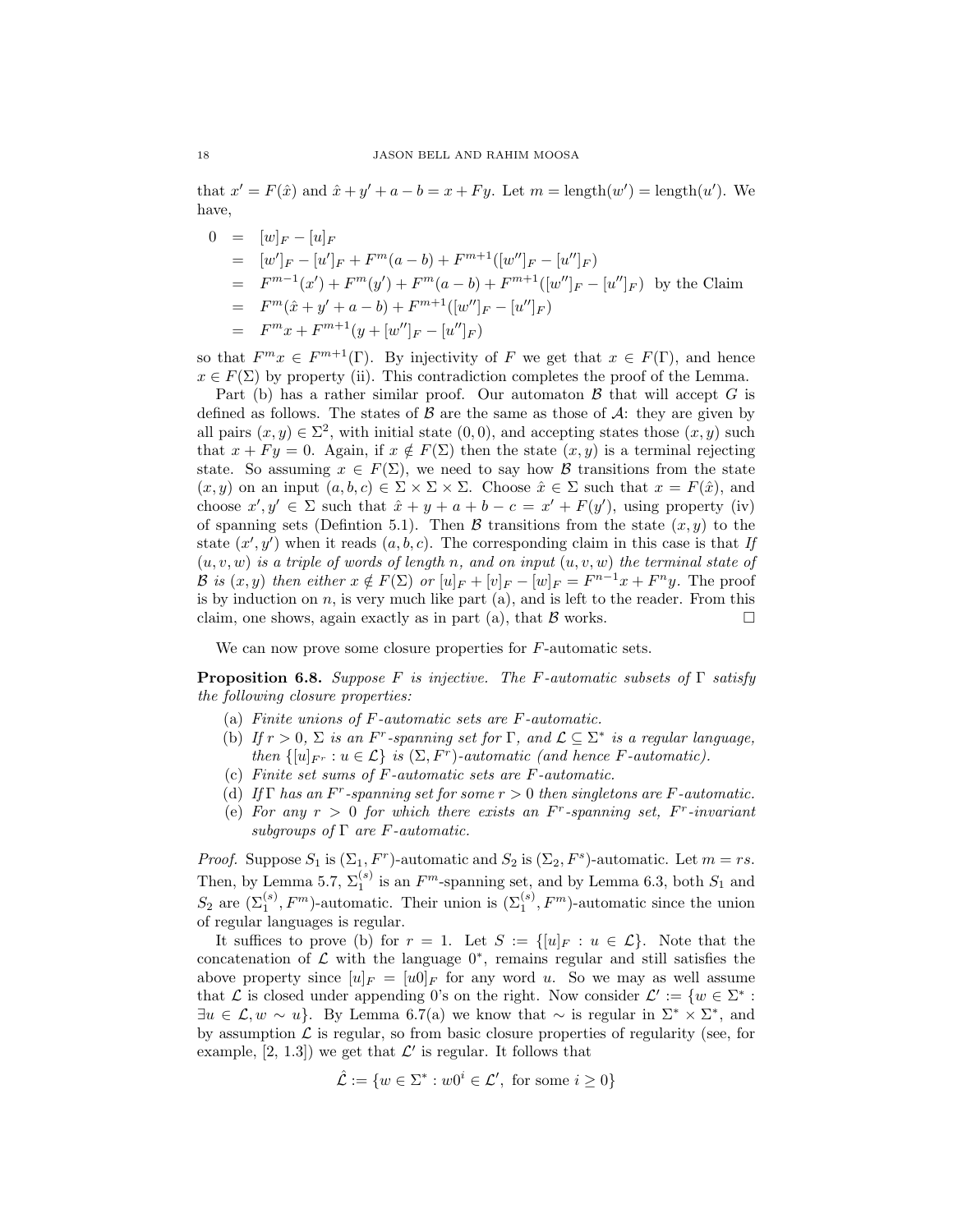is regular; this is just the quotient of the regular language  $\mathcal{L}'$  by the regular language  $0^*$  – see [2, 4.1.6]. We now claim that  $\mathcal{L} = \{w \in \Sigma^* : [w]_F \in S\}$ , from which it follows by definition that S is F-automatic. If  $[w]_F \in S$  then  $[w]_F = [u]_F$  for some  $u \in \mathcal{L}$ . If length(u) ≤ length(w), then letting  $i = \text{length}(w) - \text{length}(u)$  we have that  $[w]_F = [u0^i]_F$  and hence  $w \sim u0^i$ . Since  $u0^i \in \mathcal{L}$  also, we have  $w \in \mathcal{L}' \subseteq \hat{\mathcal{L}}$ , as desired. If length $(u) \geq \text{length}(w)$  then letting  $i = \text{length}(u) - \text{length}(w)$  we have that  $w0^i \sim u$ , and so  $w0^i \in \mathcal{L}'$ , and so  $w \in \hat{\mathcal{L}}$ , as desired. Conversely, suppose  $w \in \hat{\mathcal{L}}$ . Then  $w0^i \sim u$  for some  $i \geq 0$  and  $u \in \mathcal{L}$ . Hence  $[w]_F = [w0^i]_F = [u]_F \in S$ .

For part  $(c)$ , by the same trick as in part  $(a)$  – that is, using Lemmas 5.7 and 6.3 – we reduce to proving that if  $S_1$  and  $S_2$  are both  $(\Sigma, F^r)$ -automatic for some  $r > 0$ and some  $F^r$ -spanning set  $\Sigma$ , then so is  $S_1 + S_2$ . For this latter statement, it suffices to consider the case when  $r = 1$ . We now proceed as in part (b), except that we use Lemma 6.7(b) instead of Lemma 6.7(a). Let  $\mathcal{L}_i := \{w \in \Sigma^* : [w]_F \in S_i\}$  for  $i = 1, 2$  be the corresponding regular languages. Let

$$
\mathcal{L}' := \{ w \in \Sigma^* : \exists u \in \mathcal{L}_1, \exists v \in \mathcal{L}_2, (u, v, w) \in G \},
$$

where G is as in Lemma 6.7(b). So we have that  $\mathcal{L}'$  is regular, and again the quotient of  $\mathcal{L}'$  by  $0^*$ , let's call it  $\hat{\mathcal{L}}$ , is regular. We claim  $\hat{\mathcal{L}} = \{w \in \Sigma^* : [w]_F \in S_1 + S_2\},\$ from which it will follow that  $S_1 + S_2$  is F-automatic. If  $[w]_F \in S_1 + S_2$  then  $[w]_F = [u]_F + [v]_F$  for some  $u \in \mathcal{L}_1$  and  $v \in \mathcal{L}_2$ . If  $\max(\text{length}(u), \text{length}(v)) \leq$ length(w), then after padding u and v with zeroes – which note preserves  $\mathcal{L}_1$  and  $\mathcal{L}_2$  – we may assume that u, v, and w all have the same length. So  $(u, v, w) \in G$ . Hence  $w \in \mathcal{L}' \subseteq \mathcal{L}$ , as desired. If max(length(u), length(v))  $\geq$  length(w) then after padding one of the u and v with zeroes we may assume there is an  $i \geq 0$  such that  $(u, v, w0^i) \in G$ . So  $w0^i \in \mathcal{L}'$ , and we get  $w \in \hat{\mathcal{L}}$ , as desired. Conversely, suppose  $w \in \mathcal{L}$ . Then  $(u, v, w0^i) \in G$  for some  $i \geq 0$  and  $u \in \mathcal{L}_1, v \in \mathcal{L}_2$ . Hence  $[w]_F = [w0^i]_F = [u]_F + [v]_F \in S_1 + S_2.$ 

Part (d) follows from part (b) together with the fact that singleton languages are regular.

For part (e) we fix an  $F^r$ -spanning set  $\Sigma$  and show that  $F^r$ -invariant subgroups are in fact  $(\Sigma, F^r)$ -automatic. To prove this formulation, we may as well assume that  $r = 1$ . We first reduce to the case when the F-invariant subgroup  $N \leq \Gamma$  has the further property that  $F^{-1}(N) = N$ . Indeed, by F-invariance

$$
N \subseteq F^{-1}(N) \subseteq F^{-2}(N) \subseteq \cdots
$$

and so as  $\Gamma$  is finitely generated, for some  $r \geq 0$ , we have  $F^{-r-1}(N) = F^{-r}(N)$ . Suppose we knew that  $F^{-r}(N)$ , which is still F-invariant, were F-automatic. It is not hard to see that if S is F-automatic then so is  $F(S)$  – if  $\mathcal{L} = \{w : [w]_F \in S\}$ is a regular language then  $\{u : \exists w \in \mathcal{L}, u = 0w\}$  is also regular and witnesses Fautomaticity of  $F(S)$  by part (b). So  $F^{r}(F^{-r}(N))$  is F-automatic. By injectivity and finite generation,  $F^r(F^{-r}(N))$  is of finite index in  $F^{-r}(N)$ , and hence in N. That is, N is a finite union of translates of  $F^r(F^{-r}(N))$ . By parts (c) and (d), translates of  $F$ -automatic sets are  $F$ -automatic. Hence  $N$  is  $F$ -automatic.

So we may assume that  $F^{-1}(N) = N$ . Note that  $N_0 := F(\Gamma) \cap N$  has finite index in N, and fix coset representatives  $a_1, \ldots, a_r$ . Fix an F-spanning set  $\Sigma$ . Let  $m > 0$  be such that each  $a_i$  has an F-expansion with respect to  $\Sigma$  of length bounded by m. Let  $\mathcal T$  denote the set of all finite (possibly empty) unions of cosets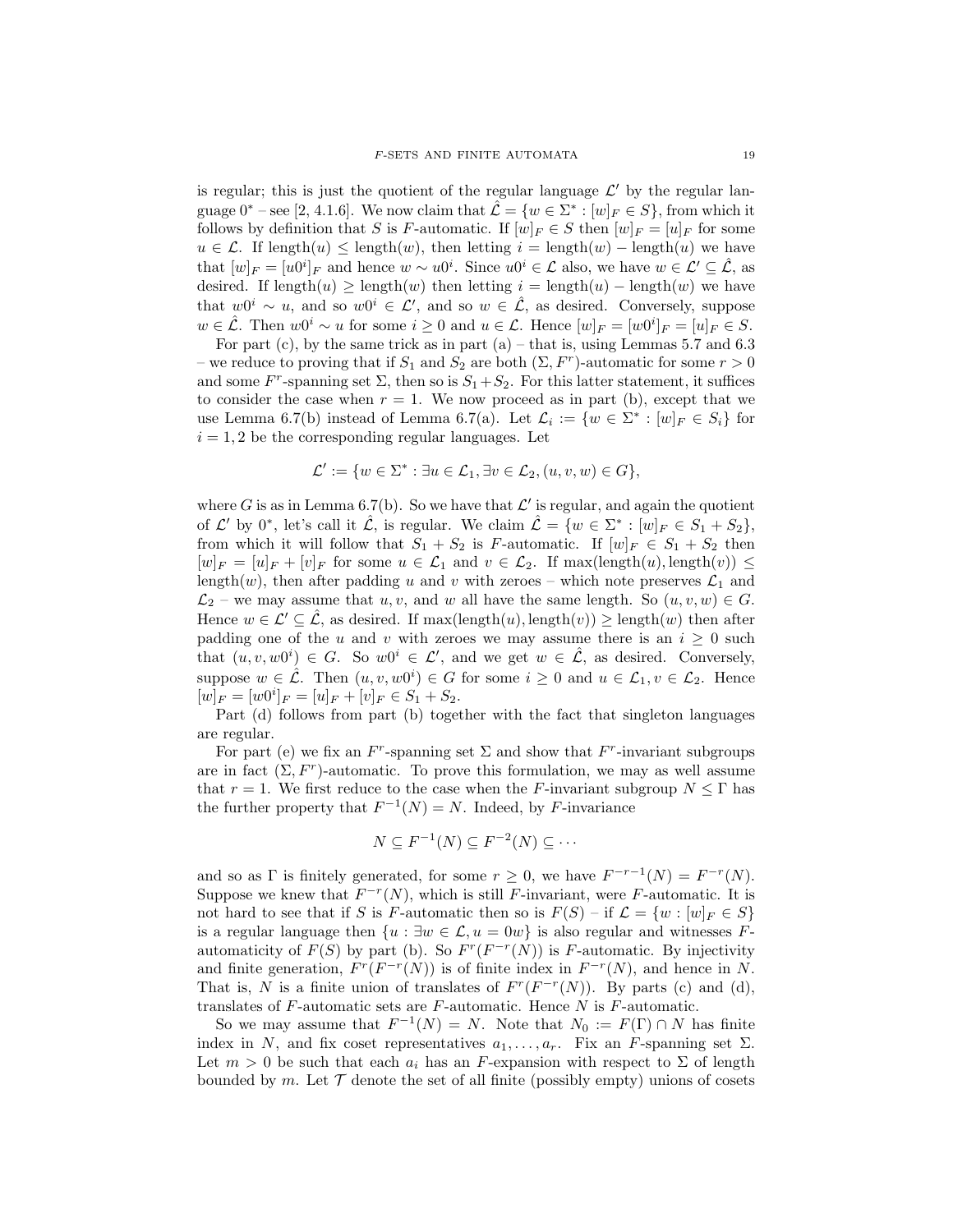of N of the form  $N + [w]_F$  where  $w \in \Sigma^*$  is of length m. We claim that the  $(\Sigma, F)$ kernel of N is contained in the finite collection  $\mathcal{T}$ , which will prove F-automaticity by Lemma 6.2. Since  $N \in \mathcal{T}$  it suffices to show that if  $T \in \mathcal{T}$  and  $x \in \Sigma$  then  $T_x = \{a \in \Gamma : x + Fa \in T\} \in \mathcal{T}$ . Note that  $T = \bigcup_{j=1}^{\ell} T_j$  implies  $T_x = \bigcup_{j=1}^{\ell} (T_j)_x$ , so we may assume that  $T = N + [w]_F$  for some word w of length m. Then

$$
T_x = \{a : x + Fa \in N + [w]_F\}
$$
  
= 
$$
\bigcup_{i=1}^r \{a : x + Fa \in N_0 + a_i + [w]_F\}
$$
  
= 
$$
\bigcup_{i=1}^r F^{-1}(N_0 + a_i + [w]_F - x).
$$

Now, since  $N_0 \subseteq F(\Gamma)$ , if  $a_i + [w]_F - x \notin F(\Gamma)$  then  $F^{-1}(N_0 + a_i + [w]_F - x)$ is empty. So we need only consider those i such that  $a_i + [w]_F - x \in F(\Gamma)$ . By Lemma 5.4, in this case there is  $v_i$  of length m such that  $a_i + [w]_F - x = F([v_i]_F)$ . But note that  $F^{-1}(N_0 + F([v_i]_F)) = N + [v_i]_F$ . Indeed, if  $a = n + [v_i]_F$  with  $n \in N$ , then  $F(a) = F(n) + F([v_i]_F)$  and  $F(n) \in F(\Gamma) \cap N = N_0$  by F-invariance. Conversely, if  $F(a) = n_0 + F([v_i]_F)$  with  $n_0 \in F(\Gamma) \cap N$ , then  $n_0 = F(g)$  for some  $g \in F^{-1}(N) = N$ , and so by injectivity of F we have  $a = g + [v_i]_F$ . We have proved that  $T_x$  is a finite union of sets of the form  $N + [v_i]_F$  with  $v_i$  of length  $m - i.e.,$  $T_x \in \mathcal{T}$  as desired.

The following generalises Theorem 4.2 well beyond the case when  $F$  is multiplication by an integer.

**Theorem 6.9.** Suppose  $\Gamma$  is a finitely generated abelian group equipped with an injective endomorphism F, such that for any  $\delta > 0$ ,  $F^{\delta} - 1$  is not a zero divisor in the subring of  $\text{End}(\Gamma)$  generated by F. Suppose, moreover, that an F<sup>r</sup>-spanning set for  $\Gamma$  exists for some  $r > 0$ . Then every F-subset of  $\Gamma$  is F-automatic.

*Proof.* By parts (a), (c), (d), (e) of Proposition 6.8, it only remains to show that every F-cycle is F-automatic. Fix  $r > 0$  so that an F<sup>r</sup>-spanning set exists. By Fact 2.3, which is where the assumption on  $F^{\delta} - 1$  is used, every F-cycle is a finite union of translates of  $F^r$ -cycles. So it suffices to show that for some  $F^r$ -spanning set,  $\Sigma$ , all  $F^r$ -cycles are  $(\Sigma, F^r)$ -automatic. To prove this latter statement, it suffices to consider the case when  $r = 1$ . Fix an F-spanning set  $\Sigma$  and consider an F-cycle

$$
S = C(\gamma, \delta) = \{ \gamma + F^{\delta}\gamma + \dots + F^{\ell\delta}\gamma : \ell < \omega \}
$$

where  $\gamma \in \Gamma$  and  $\delta > 0$ . Write  $\gamma = [w]_F$  for some  $w \in \Sigma^*$  of length  $m > 0$ . By Lemma 5.6,  $\Sigma^{(m)}$  is another F-spanning set that now contains  $\gamma$ . Replacing  $\Sigma$  by  $\Sigma^{(m)}$ , and setting  $\mathcal L$  to be the regular language  $(γ 0…0)^*γ$ , we see that  $\delta$ -1 times

 $S = \{ [w]_F : w \in \mathcal{L} \}.$  Hence S is  $(\Sigma, F)$ -automatic by Proposition 6.8(b).

See Proposition 5.8 for a sufficient condition for when an  $F<sup>r</sup>$ -spanning set exists for some  $r > 0$ . In particular, this theorem does apply to the diophantine-geometric context we are interested in.

**Corollary 6.10.** Suppose G is a connected commutative algebraic group over a finite field  $\mathbb{F}_q$  and  $F: G \to G$  is the endomorphism induced by the q-power Frobenius.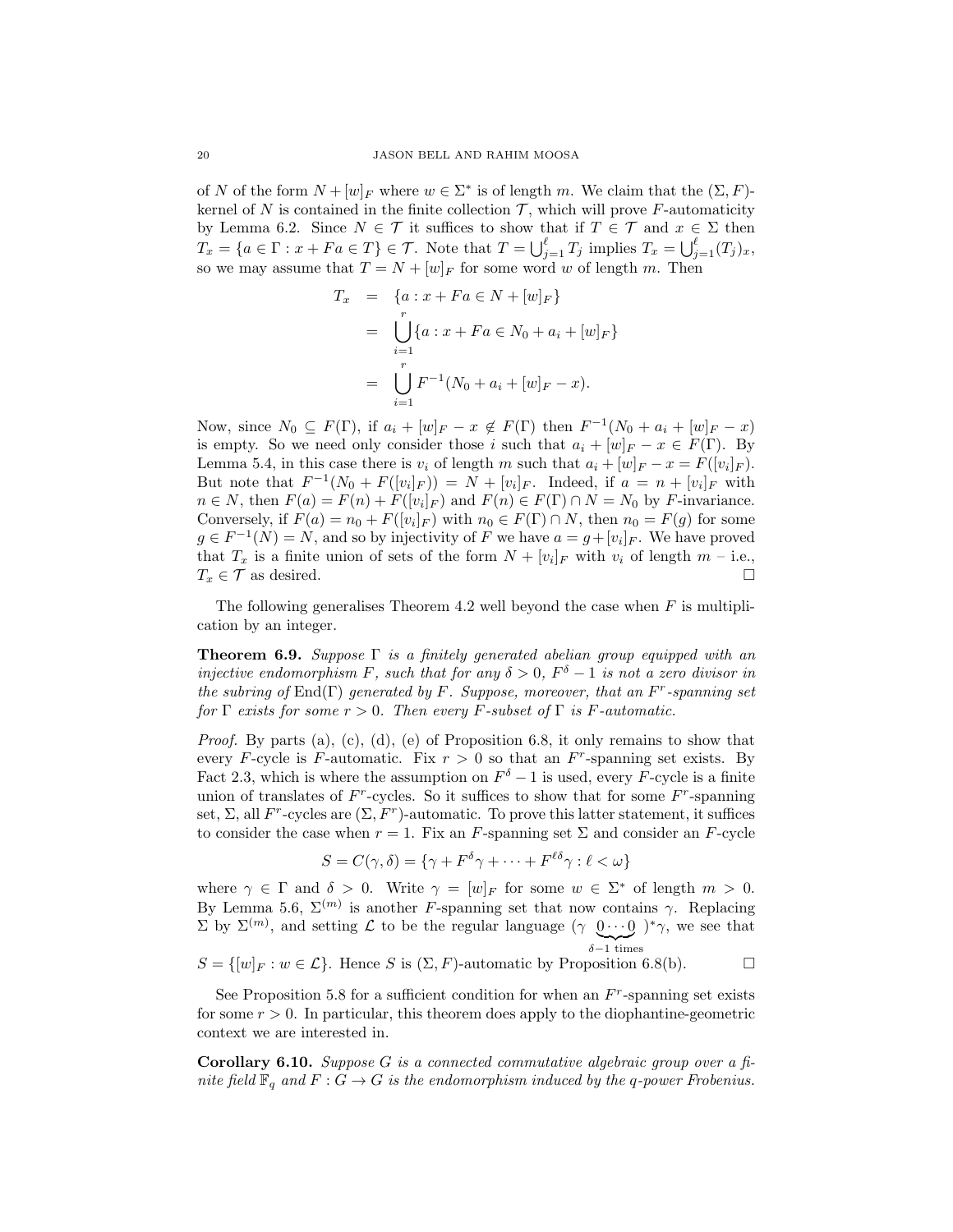Suppose  $\Gamma$  is a finitely generated subgroup of G that is preserved by F. Then every  $F\text{-}subset$  of  $\Gamma$  is  $F\text{-}automatic$ .

In particular, if G is semiabelian and  $X \subseteq G$  is a closed subvariety then  $X \cap \Gamma$ is F-automatic.

*Proof.* We first verify that  $F^{\delta} - 1$  is not a zero divisor in End(G) for any  $\delta > 0$ . Indeed, suppose  $F^{\delta} \phi = \phi$  where  $\phi$  is an algebraic endomorphism of G. Then, letting L be a finitely generated extension of  $\mathbb{F}_q$  over which  $\phi$  is defined and such that  $G(L)$ is Zariski dense in G, we see that  $\phi(G(L)) \subseteq \bigcap_{n<\omega} G(L^{q^{\delta n}})$ , and the latter set is finite. So in fact  $\phi$  maps all of G to a finite set, and  $\phi = 0$  by connectedness.

By Corollary 5.9,  $\Gamma$  has an  $F^r$ -spanning set for some  $r > 0$ .

So  $(\Gamma, F)$  satisfies the conditions of Theorem 6.9, and all F-sets are F-automatic. The "in particular" clause follows now from the Isotrivial Mordell-Lang theorem of [14], see Theorem 2.2 above.  $\square$ 

## 7. Generalised F-normality

In this final section we introduce a natural notion of F-normality capturing an aspect of Derksen's notion when  $F$  is an integer. We will show that  $F$ -sets are F-normal (thus generalising one direction of Proposition 3.2).

We first recall the notion of a sparse language. Let  $\Sigma$  be an alphabet and let  $\mathcal{L} \subseteq \Sigma^*$  be a language. Define

$$
f_{\mathcal{L}}(n) := \# \{ w \in \mathcal{L} : \text{length}(w) \le n \}.
$$

The language  $\mathcal L$  is called *sparse* if it is regular and any of the equivalent conditions of Proposition 7.1 hold. Sparse regular languages have been studied extensively; we give a collection of equivalent formulations of sparseness, by combining results from [10, 16, 12, 15, 7].

**Proposition 7.1.** Let  $\mathcal L$  be a regular language. The following are equivalent:

- (1)  $f_{\mathcal{L}}(n) = O(n^d)$  for some natural number d.
- (2)  $f_{\mathcal{L}}(n) = o(C^n)$  for every  $C > 1$ .
- (3) There do not exist words  $u, v, a, b$  with a, b non-trivial and of the same length and  $a \neq b$  such that  $u\{a,b\}^*v \subseteq \mathcal{L}$ .
- (4) Suppose  $\Gamma = (Q, \Sigma, \delta, q_0, F)$  is an automaton accepting  $\mathcal L$  in which all states are accessible. Then  $\Gamma$  satisfies the following.
	- (\*) If q is a state such that  $\delta(q, v) \in F$  for some word v then there is at most one non-trivial word w with the property that  $\delta(q, w) = q$  and  $\delta(q, w') \neq q$  for every non-trivial proper prefix w' of w;
- (5) There exists an automaton accepting  $\mathcal L$  that satisfies  $(*)$ .
- (6)  $\mathcal L$  is a finite union of languages of the form  $v_1w_1^*v_2w_2^*\cdots v_kw_k^*v_{k+1}$  where  $k \geq 0$  and the  $v_i$  are possibly trivial words and the  $w_i$  are non-trivial words.

*Proof.* We observe that (1)  $\implies$  (2) follows immediately from the definition.

If (3) does not hold then we have non-trivial words a and b of the same length such that  $u\{a,b\}^*v \subseteq \mathcal{L}$ . Let  $D = \max(|a|, |b|, |u|, |v|)$ . Then we see that we have at least  $2^m$  distinct words of length  $\leq (m+2)D$ . Thus  $f_{\mathcal{L}}((m+2)D) \geq 2^m$ . Hence  $f(n) \geq \frac{1}{4} (2^{\frac{1}{D}})^n$  for infinitely many n. So (2) does not hold; thus (2) implies (3).

If (4) does not hold, then there is some minimal automaton  $\Gamma = (Q, \Sigma, \delta, q_0, F)$ accepting  $\mathcal L$  such that for some state q such that  $\delta(q, v)$  is an accepting state and we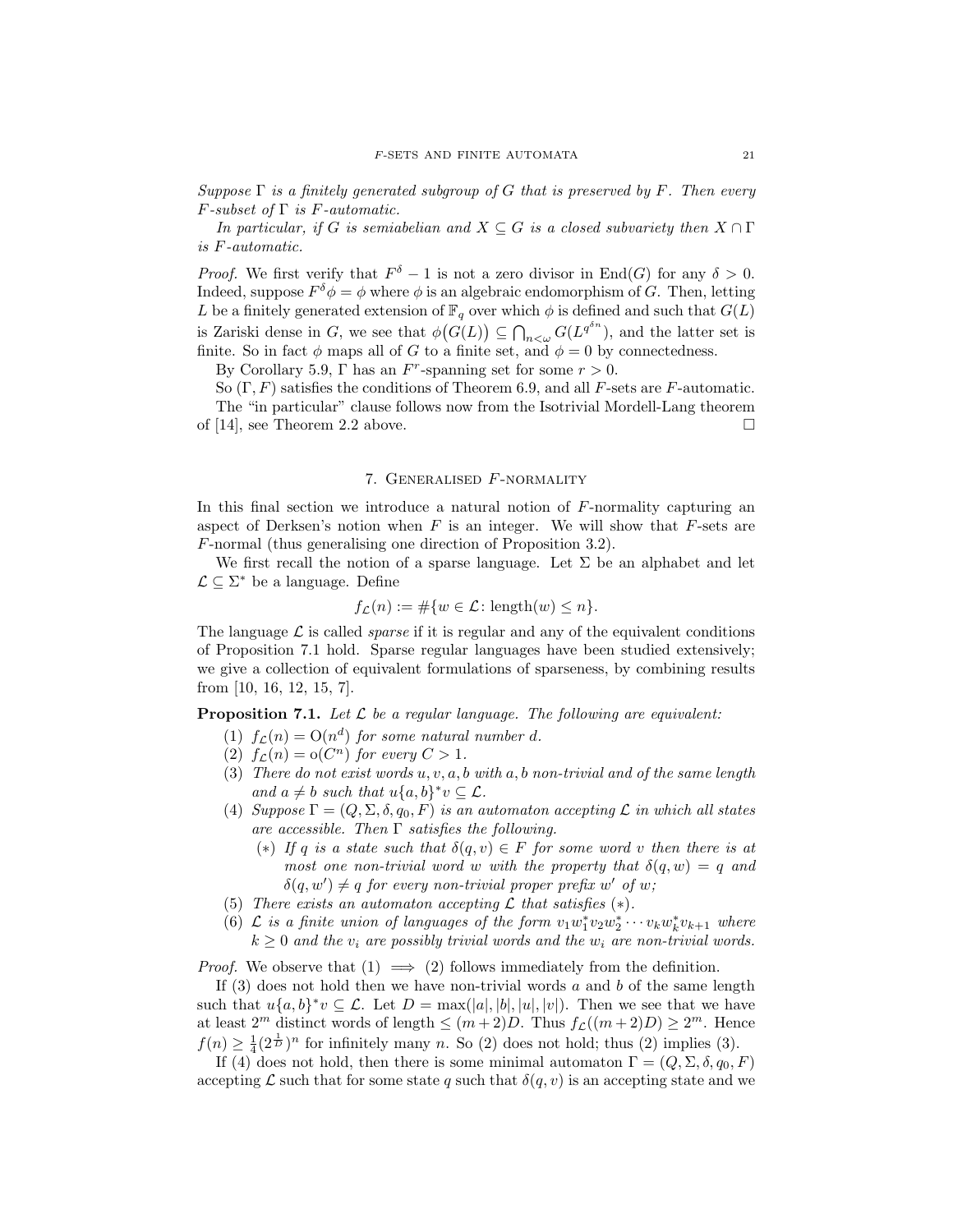have two words distinct words  $w, w'$  such that  $\delta(q, w) = \delta(q, w') = q$  and no proper non-trivial prefix of w or  $w'$  sends q to itself. Since our automaton is minimal there is some word u such that  $\delta(q_0, u) = q$ , where  $q_0$  is our initial state. Then we see that  $u\{w,w'\}^*v \subseteq \mathcal{L}$ . We let  $a = w^{\text{length}(w')}$  and  $b = (w')^{\text{length}(w)}$ . Then  $a, b$  are distinct words of the same length and we have  $u\{a,b\}^*v \subseteq \mathcal{L}$ . So (3) implies (4).

That (4) implies (5) is clear.

We can show that  $(5)$  implies  $(6)$  by induction on the number of states that admit a path to an accepting state in an automaton accepting  $\mathcal L$  and satisfying  $(*)$ . Note that if  $\mathcal L$  is accepted by an automaton with only one state then it cannot satisfy  $(*),$ unless  $|\Sigma| = 1$  or  $\mathcal{L} = \emptyset$  in both of which cases the proposition is vacuously true. Now suppose that (5) holds and  $\Gamma = (Q, \Sigma, \delta, q_0, F)$  is an automaton accepting  $\mathcal L$ and satisfying  $(*)$ . Let us introduce some notation. Given two states  $q, q'$ , we'll say that  $q \prec q'$  if there is some  $u \in \Sigma^*$  such that  $\delta(q, u) = q'$ . If  $q \prec q'$  and  $q' \prec q$ , we'll write  $q \sim q'$ . We note that  $\sim$  is an equivalence relation and  $\prec$  induces a partial order on the equivalence classes and we'll let  $[q]$  denote the equivalence class of q.

Now fix a state q such that  $q \prec q'$  for some  $q' \in F$ . Let  $\{q = q_1, \ldots, q_d\} = [q]$ . Note that every state visited on a path from q to any  $q_i$  is in [q]. Also, by  $(*),$ there is a unique path that goes from  $q$  to  $q_d$  and back (without going through  $q$ along the way), and that path must pass through all the other  $q_i$ . So, after possibly relabelling, there are unique  $s_1, \ldots, s_d \in \Sigma$  such that  $\delta(q_i, s_i) = q_{i+1}$ , where we take  $q_{d+1} = q_1$ . Now our language  $\mathcal L$  can be written as  $\mathcal L' \cup \mathcal L''$  where  $\mathcal L'$  is the collection of words accepted by our automaton without ever visiting a state in [q] and  $\mathcal{L}''$  is the collection of accepted words upon which input the automaton passes through at least one state in  $[q]$ .

The language  $\mathcal{L}'$  is accepted by the automaton obtained from  $\Gamma$  by excising [q] from Γ and replacing it with a terminal rejecting state. Note that this automaton has fewer states that lead to an accepting state than  $\Gamma$  did. As the new smaller automaton still satisfies  $(*),$  our induction hypothesis implies that  $\mathcal{L}'$  is of the desired form.

Now consider  $\mathcal{L}''$ . For each i let  $\{(r_{ik}, a_{ik}) : k = 1, \ldots, n_i\}$  be the set of all pairs where  $r_{ik}$  is a state not in [q] and  $a_{ik} \in \Sigma$  is such that  $\delta(r_{ik}, a_{ik}) = q_i$ . Let  $A_{ik}$ be the set of all words that lead from  $q_0$  to  $r_{ik}$  without visiting any state in [q]. Similarly, define  $\{(s_{ik}, b_{ik}) : k = 1, \ldots, m_i\}$  be the set of all pairs where  $s_{ik}$  is a state not in [q] and  $b_{ik} \in \Sigma$  is such that  $\delta(q_i, b_{ik}) = s_{ik}$ . Let  $B_{ik}$  be the set of all words that lead from  $s_{ik}$  to an accepting state without visiting any state in [q]. Finally, for each  $(i, j)$  let  $u_{ij}$  be the unique minimal (possibly trivial) path from  $q_i$ to  $q_j$ . We have,

$$
\mathcal{L}'' = \bigcup_{i,j=1}^d \bigcup_{k=1}^{n_i} \bigcup_{\ell=1}^{m_j} A_{ik} a_{ik} (s_i \cdots s_d s_1 \cdots s_{i-1})^* u_{ij} b_{j\ell} B_{j\ell}.
$$

It therefore suffices to show that each  $A_{ik}$  and  $B_{i\ell}$  are of the desired form. But  $A_{ik}$ is accepted by the automaton obtained from  $\Gamma$  by excising [q], replacing it with a terminal rejecting state z, and making  $r_{ik}$  the only accepting state and from which all letters lead to z. This new automaton still satisfies (∗) and has fewer states that lead to an accepting state than  $\Gamma$ , since in  $\Gamma$  if  $r \prec r_{ik}$  then  $r \prec q' \in F$ . So  $A_{ik}$  is of the desired form by the induction hypothesis. For  $B_{j\ell}$ , we note that it is accepted by the automaton obtained from  $\Gamma$  by excising [q], replacing it with a terminal rejecting state z, and making  $s_{i\ell}$  the initial state. Again this automaton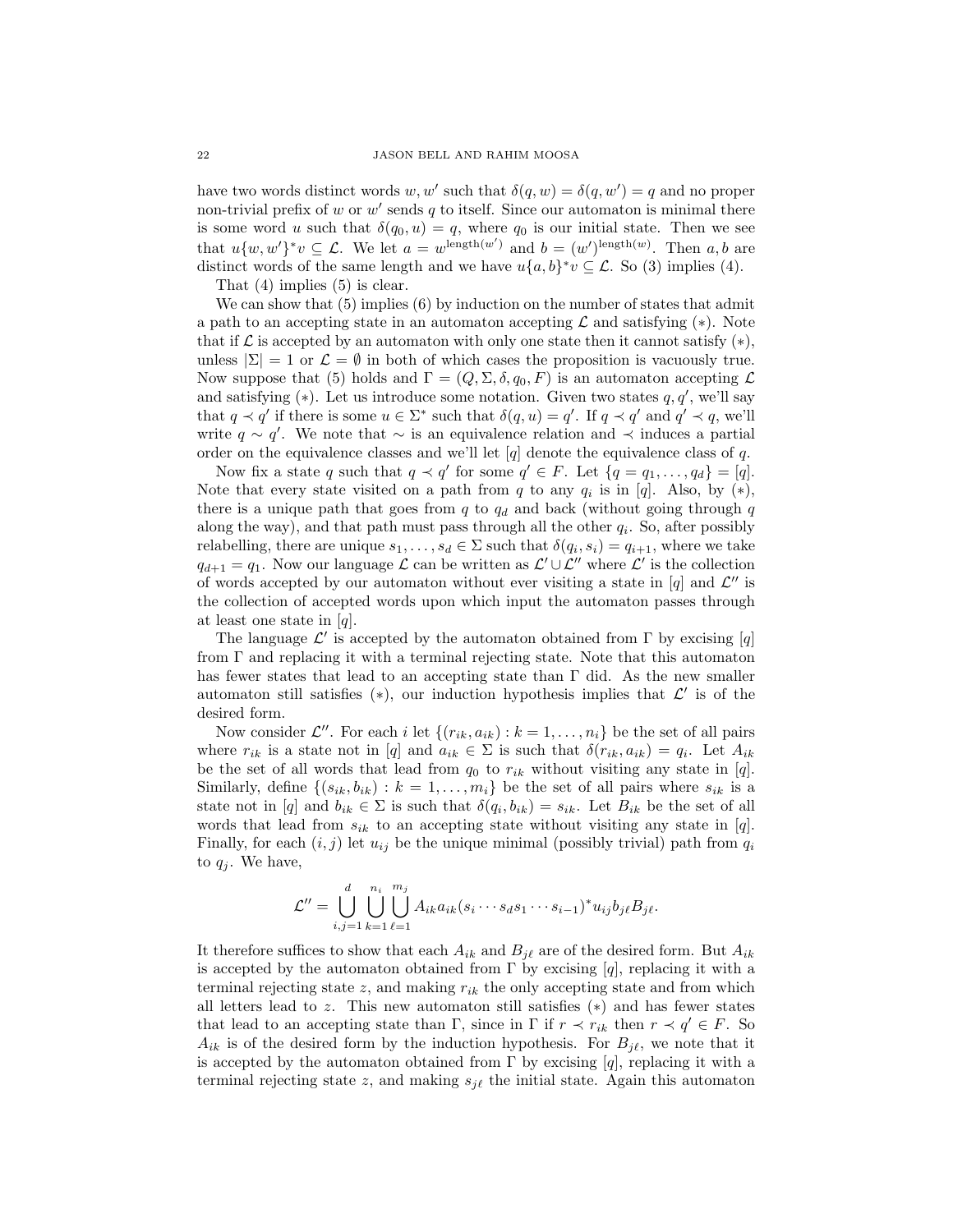has strictly fewer states that lead to accepting states, and it satisfies (∗), so by the induction hypothesis  $B_{j\ell}$  is also of the desired form. Thus we obtain (6).

Finally, to see that (6) implies (1), first observe that a finite union of languages satisfying  $(1)$  will again satisfy  $(1)$ . Next, note that  $(1)$  is preserved by concatenation as well since  $f_{\mathcal{L}\mathcal{L}'}(n) \leq f_{\mathcal{L}}(n) f_{\mathcal{L}'}(n)$ . We thus reduce to proving that a singleton  $\{v\}$  satisfies (1) and a language of the form  $w^*$  satisfies (1). Both of these claims are immediate.  $\Box$ 

**Definition 7.2** (F-normal). Suppose  $\Gamma$  is a finitely generated abelian group and F is an endomorphism of  $\Gamma$ . A subset  $S \subseteq \Gamma$  is F-sparse if  $S = \{[w]_{F^r} : w \in \mathcal{L}\}\$ for some  $r > 0$ , some F<sup>r</sup>-spanning set  $\Sigma$ , and some sparse language  $\mathcal{L} \subset \Sigma^*$ . An F-normal subset is one that up to a finite symmetric difference is a finite union of sets of the form  $\gamma + T + H$  where  $\gamma \in \Gamma$ , T is F-sparse, and H is an F-invariant subgroup.

Note that by Proposition 6.8, if  $F$  is injective then  $F$ -normal sets are  $F$ -automatic.

Remark 7.3. It seems likely that F-sparseness is preserved under translation, in which case the definition of  $F$ -normality could be simplified. However, this property is not entirely obvious, and not necessary for our purposes here. We delay verifying it until some future work in which it may be desired.

**Theorem 7.4.** Suppose  $\Gamma$  is a finitely generated abelian group equipped with an injective endomorphism F, such that  $F^{\delta} - 1$  is not a zero divisor in the subring of End(Γ) generated by F for any  $\delta > 0$ , and Γ has an F<sup>r</sup>-spanning set for some  $r > 0$ . Then the F-subsets of  $\Gamma$  are F-normal.<sup>2</sup>

*Proof.* Every F-set is a finite union of sets of the form  $\gamma_0+C(\gamma_1;\delta_1)+\cdots+C(\gamma_d;\delta_d)+$ H where  $\gamma_0, \ldots, \gamma_d \in \Gamma$ , H is an F-invariant subgroup of  $\Gamma$ , and  $\delta_1, \ldots, \delta_d$  are positive integers. Using Fact 2.3 and Lemma 5.7, we may take  $\delta_1 = \cdots = \delta_d =: \delta$ such that an  $F^{\delta}$ -spanning set exists. Comparing definitions, it suffices therefore to show that

$$
T = C(\gamma_1; \delta) + \cdots + C(\gamma_d; \delta)
$$

is F-sparse. For each permutation  $\sigma \in S_d$ , let  $I_{\sigma} := \{(n_1, \ldots, n_d) \in \mathbb{N}^d : n_{\sigma(1)} \leq$  $n_{\sigma(2)} \leq \cdots \leq n_{\sigma(d)}$  and let  $T^{\sigma}$  be the set

$$
\{(\gamma_1 + F^{\delta}\gamma_1 + \dots + F^{n_1\delta}\gamma_1) + \dots + (\gamma_\ell + F^{\delta}\gamma_\ell + \dots + F^{n_d\delta}\gamma_d) : (n_1, \dots, n_d) \in I_{\sigma}\}.
$$

Then  $T = \int T^{\sigma}$ , and so as F-sparse sets are closed under finite unions it suffices

 $\sigma \in S_d$ <br>to show that each  $T^{\sigma}$  is F-sparse. By symmetry it suffices to consider the case when  $\sigma = id$ . Let  $u_i := \gamma_1 + \cdots + \gamma_i$  for  $1 \leq i \leq d$ , and use Lemma 5.6 to get an  $F^{\delta}$ -spanning set that contains  $u_1, \ldots, u_d$ . Now, observe that  $T^{id} = \{ [w]_{F^{\delta}} : w \in \mathcal{L} \}$ where  $\mathcal{L} = u_d u_d^* u_{d-1}^* \cdots u_1^*$ . This is a sparse language by Proposition 7.1(6).  $\Box$ 

Corollary 7.5. Suppose G is a connected commutative algebraic group over a finite field  $\mathbb{F}_q$  and  $F : G \to G$  is the endomorphism induced by the q-power Frobenius. Suppose  $\Gamma$  is a finitely generated subgroup of G that is preserved by F. Then the F-subsets of  $\Gamma$  are F-normal. In particular, if G is semiabelian and  $X \subseteq G$  is a closed subvariety then  $X \cap \Gamma$  is F-normal.

<sup>2</sup>We are grateful to Christopher Hawthorne who found a mistake in the proof of an earlier version claiming also that every F-normal set is, up to a finite symmetric difference, an F-set.